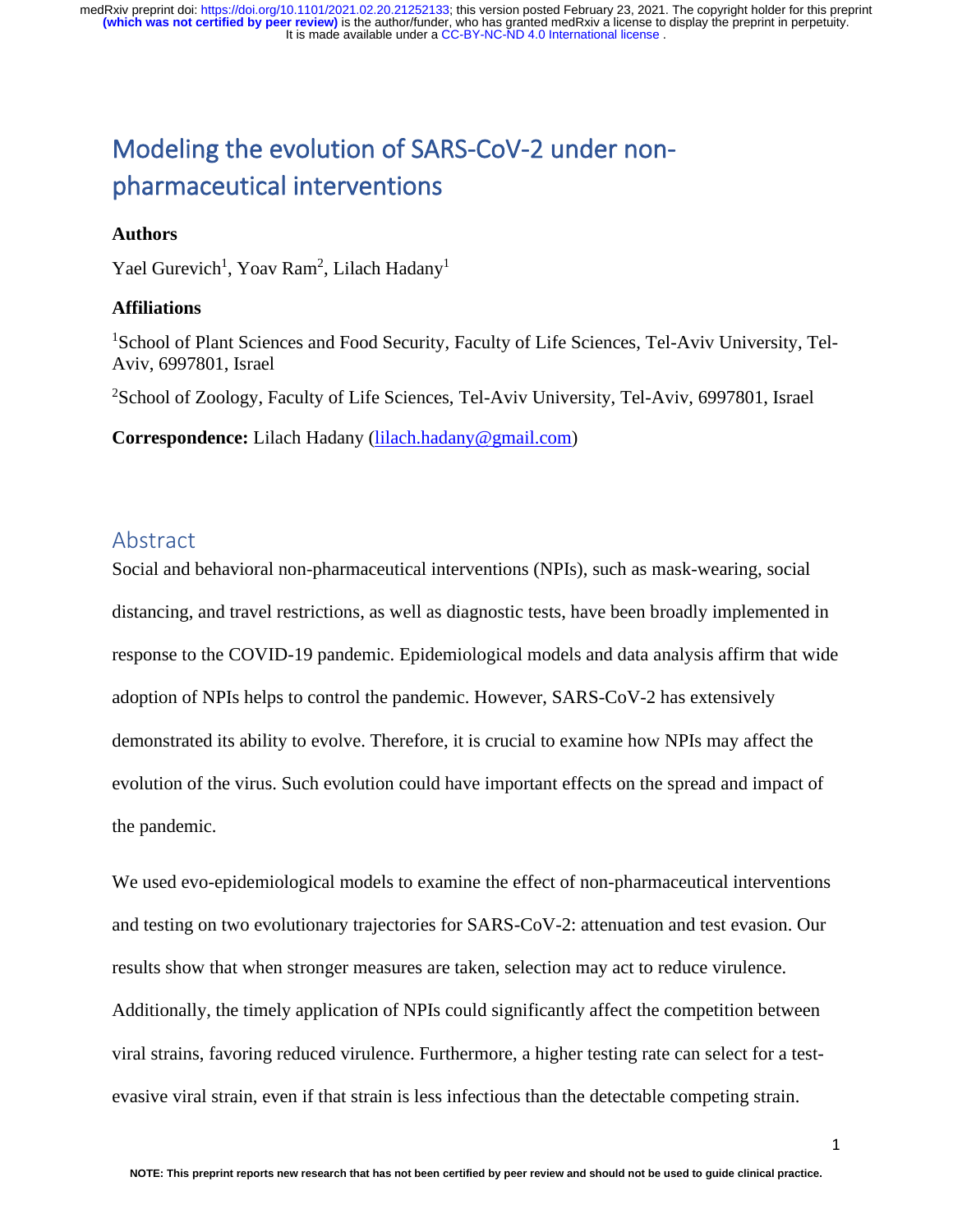Importantly, if a less detectable strain evolves, epidemiological metrics such as confirmed daily cases may distort our assessment of the pandemic. Our results highlight the important implications NPIs can have on the evolution of SARS-CoV-2.

### Introduction

Social and behavioral non-pharmaceutical interventions (NPIs) have been broadly applied to contain the COVID-19 pandemic. These interventions include use of face masks, implementation of social distancing, closure of educational institutions, individual movement restrictions, and quarantining cases confirmed using RT-PCR or serological testing. The role of NPIs in controlling the COVID-19 pandemic has been studied extensively<sup>1</sup>. Epidemiological models<sup>2-7</sup> have been used to assess the impact of these NPIs on the pandemic, aiming to forecast the levels of infection, hospitalization, and mortaility<sup>8,9</sup>. Both theoretical models<sup>6,7</sup> and data analysis<sup>10–13</sup> affirm that wide and early adoption of interventions, such as limiting social contacts and wearing face masks, helps to control the pandemic. However, SARS-CoV-2 has broadly demonstrated its ability to evolve<sup>14</sup>: it has been suggested that a mutation conferring ability to infect humans<sup>15</sup> preceded its transmission to humans from bats<sup>16</sup>. Similar to other RNA viruses<sup>17</sup>, the mutation rate of SARS-CoV-2 is estimated at  $\sim 10^{-6}$  per site/cycle, relatively high<sup>18</sup> (although lower than influenza<sup>19</sup>). Additionally, there is already significant variation in the viral population<sup>14,20</sup> due to a high rate of recombination<sup>16</sup>, a very high number of copies produced in each infection<sup>18</sup>, a rapid replication cycle (around 10 hours<sup>18</sup>), and the large effective size of the SARS-CoV-2 population. This variation can potentially lead to adaptive evolution<sup>21</sup>, as seen before, for example, in Influenza<sup>22</sup>,  $HIV^{23}$  and Ebola<sup>24</sup>.

Because the virus only recently emerged in humans, further adaptation of SARS-CoV-2 to its new host is likely. Indeed, new strains have recently emerged carrying mutations that may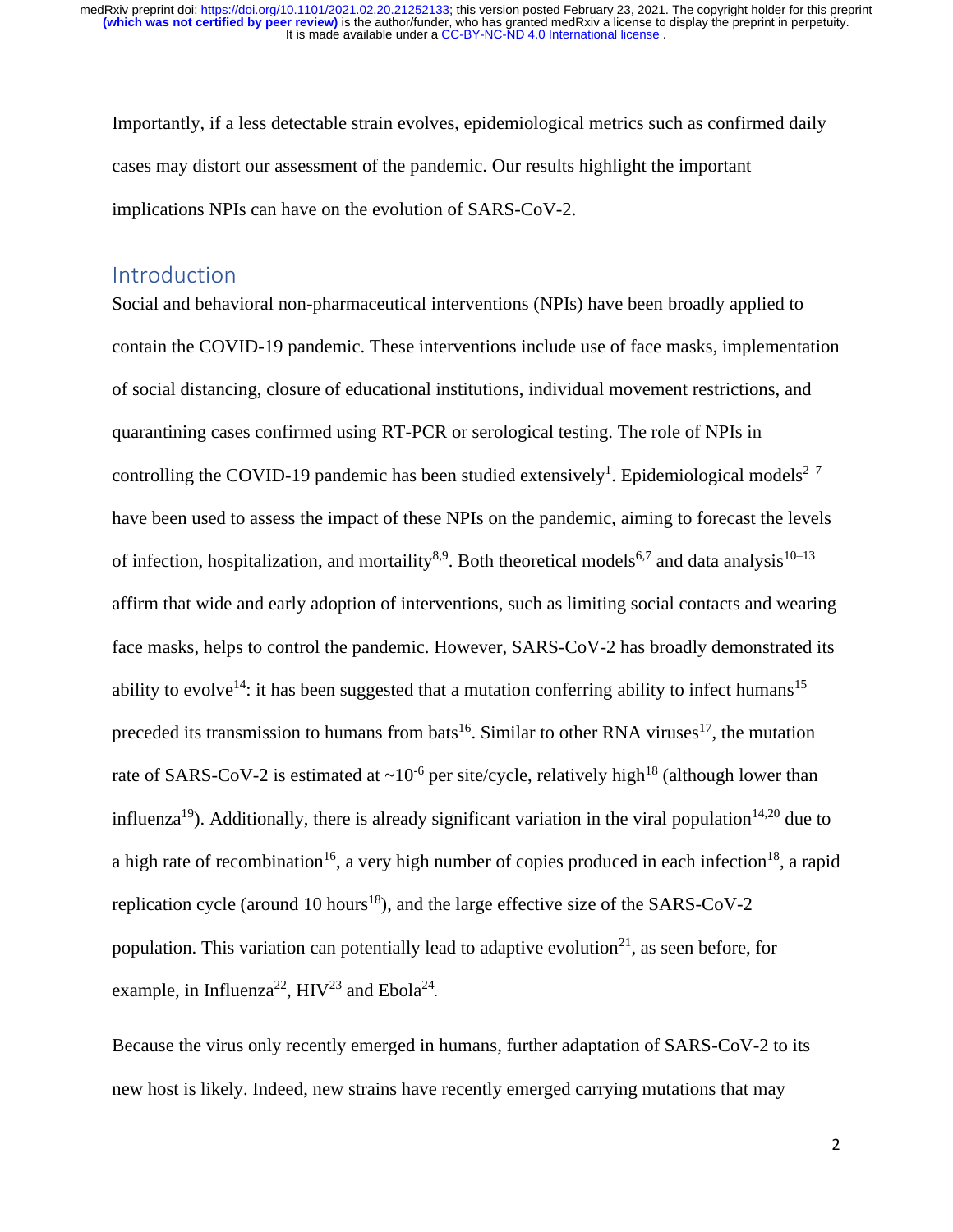increase transmission, lower detectability, and perhaps even reduce vaccine efficiency<sup>25–27</sup>. Importantly, by limiting the transmission of the virus, NPIs may exert strong selection on SARS-CoV-2<sup>28</sup>. Hence, it is crucial to examine how NPIs could affect the evolution of the virus. Such evolution may have important effects on the spread and control of the pandemic. To examine how the virus may evolve in response to NPIs, we have developed evo-epidemiological models<sup>29,30</sup> that track both the infection status of the human hosts and the strain of the infecting virus. We use these models to examine how NPIs are expected to affect two evolutionary trajectories for SARS-CoV-2: attenuation and test evasion.

**Attenuation.** An important epidemiological feature of the virus is the high frequency of asymptomatic infections<sup>2,3,31-33</sup>. It is suggested that asymptomatic individuals are infectious<sup>34</sup> and can transmit the disease but are less infectious than those who are symptomatic $33,35$ . Due to limited resources, the COVID-19 testing policy in many countries does not include routine screening of asymptomatic individuals, unless they have been in direct contact with a confirmed case or are routinely exposed to infected individuals (e.g., health workers). Thus, these asymptomatic cases largely go undetected. Asymptomatic infection allows the individual to maintain their normal routine and social contact levels throughout the entire course of the infection, thus potentially producing many secondary infections. The tendency to develop asymptomatic infection is affected both by the individual characteristics, such as prior health status<sup>36</sup>, and by the virus itself. As asymptomatic cases are less likely to be diagnosed and isolated, we hypothesized that a decrease in the frequency of symptomatic cases can be favored by selection, leading to the evolution of an attenuated pathogen<sup>37</sup>. For example, a mutation causing decreased viral load may cause a higher frequency of asymptomatic cases and milder disease. However, asymptomatic individuals are likely less infectious<sup>33</sup>, and if the relative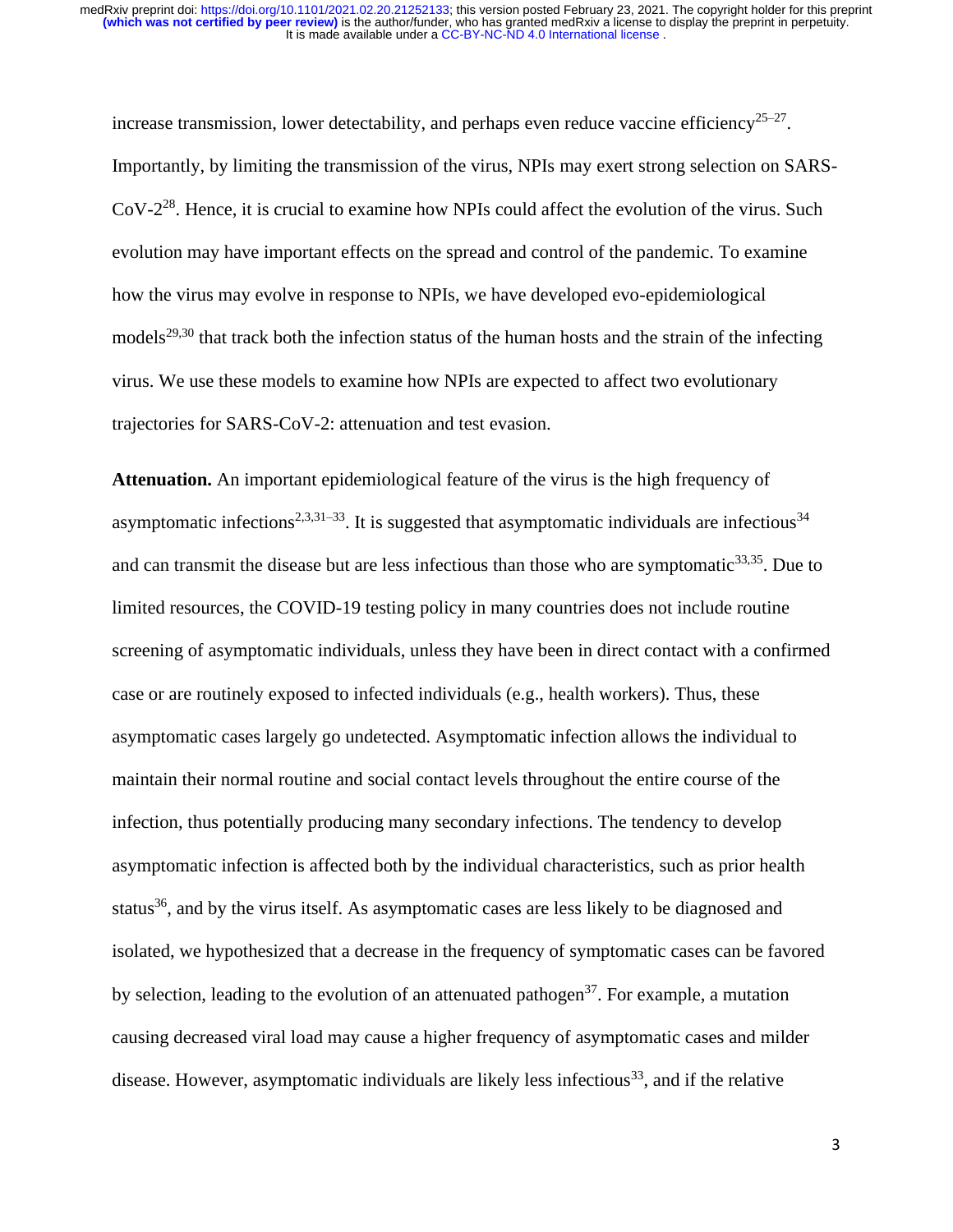transmissibility of asymptomatic cases is low enough, the more virulent strain may evolve. Increased awareness to the epidemic and application of NPIs may select for further increase in the frequency of asymptomatic infections. NPIs change the overall infection rate by reducing the number of contacts per individual, hence we expect that NPIs will have an important role in determining the outcome of competitions between attenuated and virulent strains.

**Test evasion.** An active COVID-19 infection can be diagnosed using an RT-PCR test on a nasopharyngeal swab specimen<sup>38</sup>, detecting specific sites in the viral genome. The detected sites were chosen such that they are critical for virus function<sup>39,40</sup>. COVID-19 tests have been evaluated for their sensitivity, the expected fraction of infected individuals who receive a positive test result, and specificity, the fraction of uninfected individuals who erroneously receive a positive test result<sup>41</sup>. The conditions under which individuals are tested may differ between and even within different countries<sup> $42$ </sup>. Given that individuals who receive a positive test result are isolated until recovery, largescale testing can exert strong selection pressure on the virus. The detectability of the virus may be directly under selection, potentially favoring two classes of mutants: (i) mutants presenting atypical infections, including affecting different age groups (e.g. children) or different tissues (e.g. gastrointestinal system<sup>43</sup>, heart and liver infections<sup>44,45</sup>). Undiagnosed COVID-19 patients may not be quarantined even when sick – heart disease, for example, is not usually infectious – and therefore might infect others, including healthcare workers and other patients. (ii) As PCR-based tests are used to determine who must be quarantined, selection might favor viruses with modifications in the RNA sequence used for the test<sup>46</sup>. We hypothesize that when testing is frequent and NPIs are significant, selection could favor strains that are harder to detect, even at the cost of lower transmissibility.

4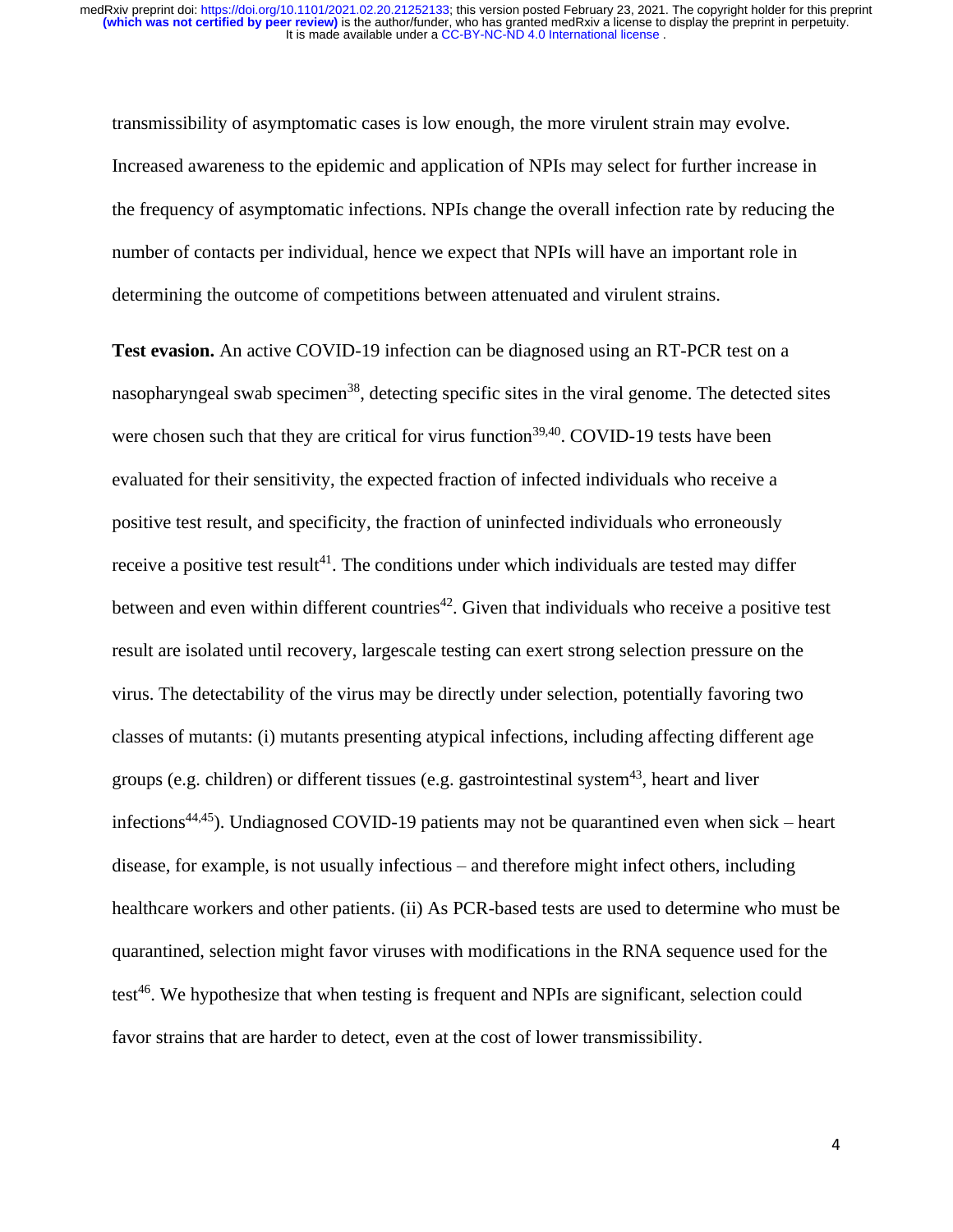## Model

We use a SEIR compartmental epidemic model<sup>2,3,10</sup>. The model follows two viral strains simultaneously spreading in an initially susceptible population (Figure 1). We neglect births and deaths due to non-disease related causes and assume no superinfection and total cross-immunity, such that recovered individuals from either strain are immune to both strains<sup>47</sup>. For COVID-19, the latter is likely true in some strains for at least several months, due to the presence of antibodies<sup>47</sup>. Thus, we divide the host population to susceptible individuals  $(S)$ , individuals exposed to one of the strains  $(E_1, E_2)$  for strain 1 and strain 2, respectively), asymptomatic  $(I_1^a, I_2^b, I_3^b)$  $I_2^a$ ), presymptomatic ( $I_1^p$ ,  $I_2^p$ ), and symptomatic individuals ( $I_1^s$ ,  $I_2^s$ ), and "removed" individuals  $(R_1, R_2)$ , which effectively include both recovered individuals and fatalities.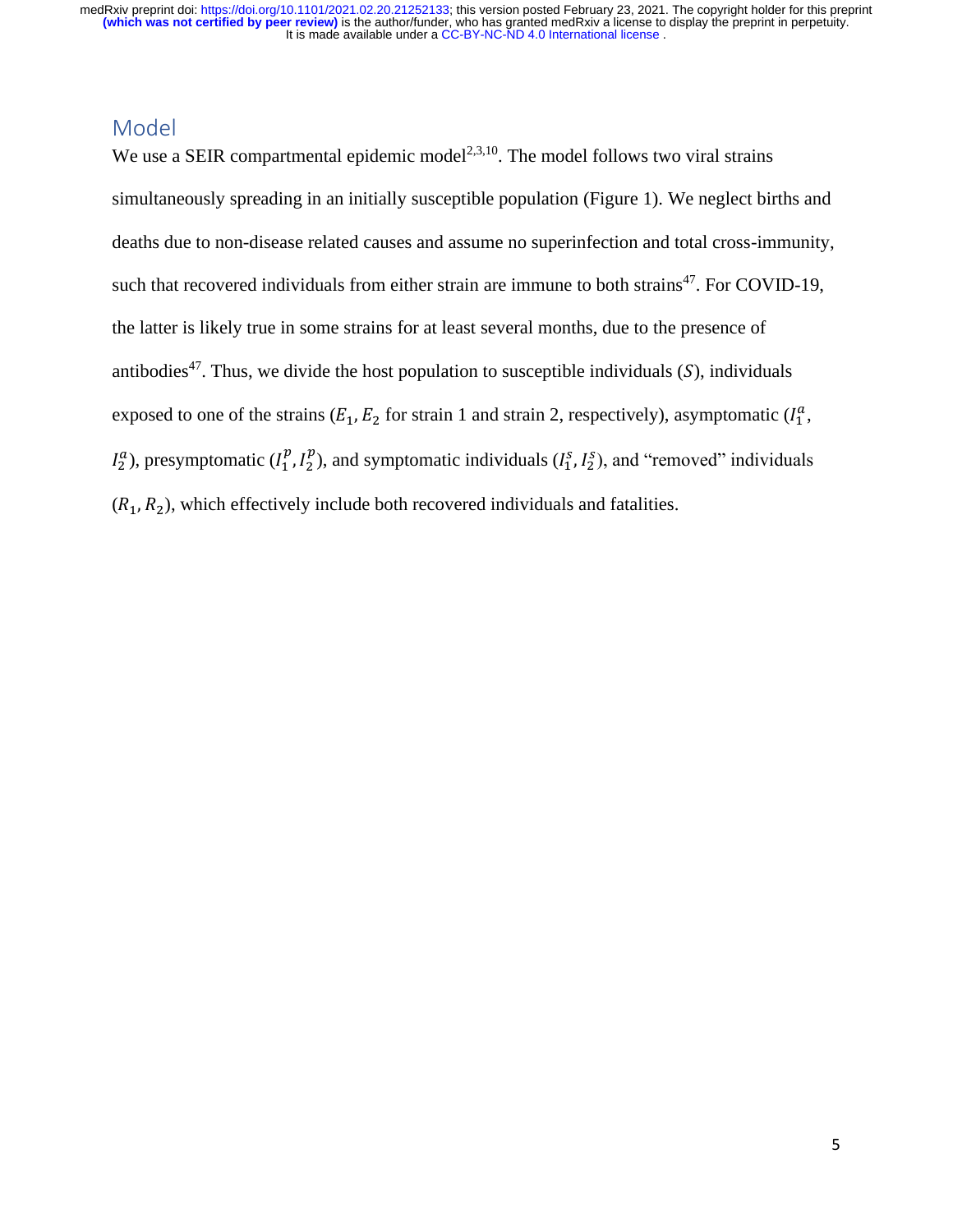

**Figure 1. Evo-epidemiological model.** Our model follows two viral strains simultaneously spreading in an initially susceptible population. Susceptible (S) individuals become exposed ( $E$ ) after contact with an infected individual with rate  $\beta^x$  (where x=p, *s*, or *a* is the class of infected individual). Exposed individuals  $(E)$  undergo an incubation period during which they are not infectious. After an average incubation period of  $Z$  days, exposed individuals become infected, with either a presymptomatic ( $I^p$ ) or asymptomatic ( $I^a$ ) infection, with probability  $\alpha$  and (1 –  $\alpha$ ), respectively. Asymptomatic individuals ( $I^a$ ) are infectious but asymptomatic from disease onset until recovery. Presymptomatic individuals  $(I^p)$  are infectious and may be asymptomatic or exhibit mild symptoms for several days, after which they exhibit clinical manifestation of the disease  $(I<sup>s</sup>)$  and are therefore isolated. Symptomatic and asymptomatic cases become recovered (R) after an average of  $D_s$  and  $D_a$  days, respectively.

Susceptible individuals become exposed through contact with an infected individual with rate  $\beta^x$ (where  $x=p$ , s or a is the class of infected individual). The distinction between  $\beta^p$ ,  $\beta^s$ , and  $\beta^a$  is central: asymptomatic infection is assumed to be less infectious ( $\beta^a < \beta^p$ ), for example due to lower viral load, and  $\beta^s$  can be very low if symptomatic cases are isolated.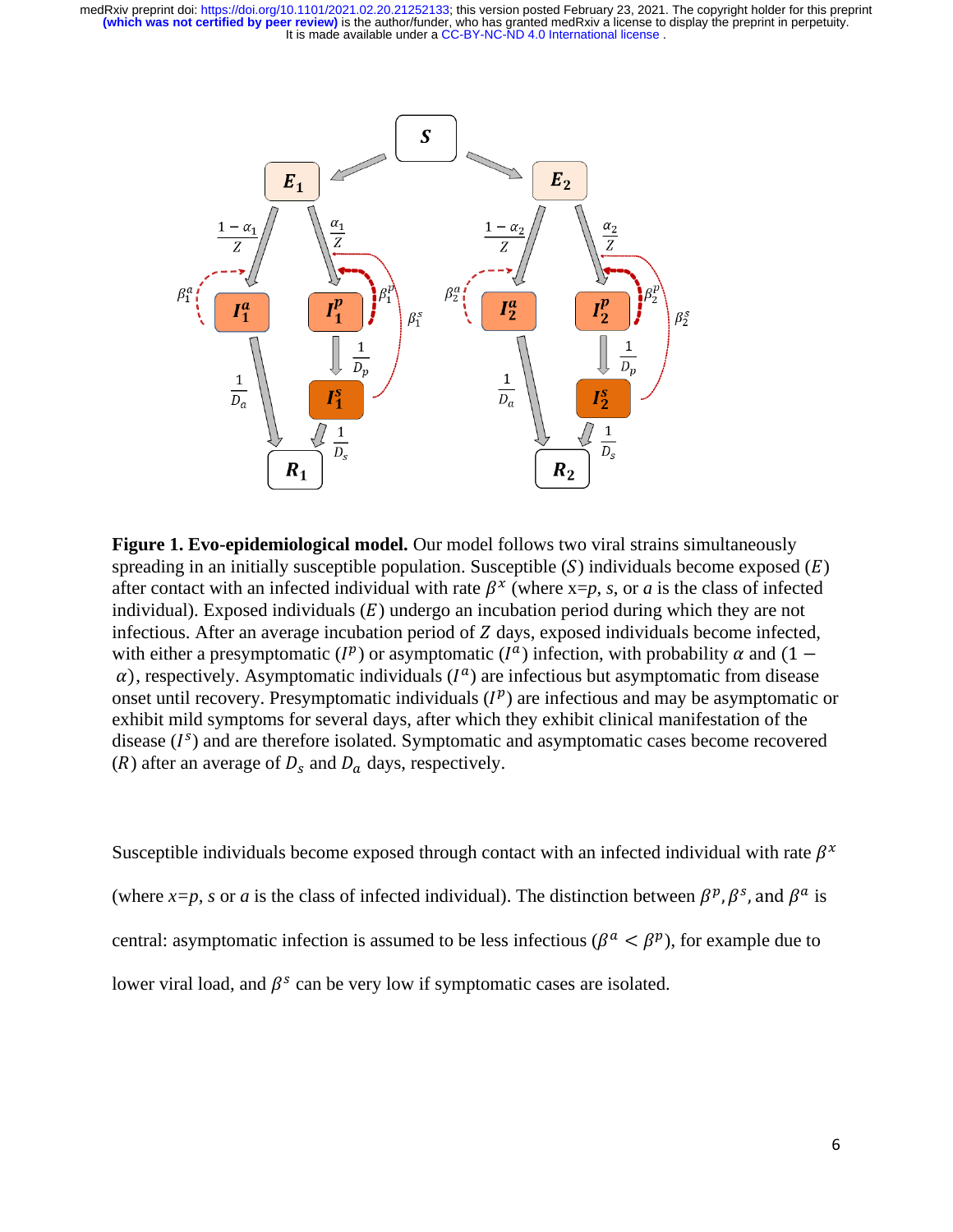The basic model is described by the following equations  $(i = 1,2)$ :

$$
\frac{dS}{dt} = -\beta \cdot \frac{S}{N} \cdot (I_1^p + \mu_1 \cdot I_1^a + I_2^p + \mu_2 \cdot I_2^a)
$$
 (1.1)

$$
\frac{dE_i}{dt} = \beta \cdot \frac{S}{N} \cdot \left( I_i^p + \mu_i \cdot I_i^a \right) - \frac{E_i}{Z}
$$
(1.2)

$$
\frac{dI_i^p}{dt} = \alpha_1 \cdot \frac{E_i}{Z} - \frac{I_i^p}{D_p} \tag{1.3}
$$

$$
\frac{dI_i^s}{dt} = \frac{I_i^p}{D_p} - \frac{I_i^s}{D_s} \tag{1.4}
$$

$$
\frac{dI_i^a}{dt} = (1 - \alpha_i) \cdot \frac{E_i}{Z} - \frac{I_i^a}{D_a}
$$
\n(1.5)

$$
\frac{dR_i}{dt} = \frac{I_i^a}{D_a} + \frac{I_i^s}{D_s} \tag{1.6}
$$

Note that  $S, E_1, E_2, I_1^p, I_2^p, I_1^s, I_2^s, I_1^a, I_2^a, R_1, R_2 \ge 0$  and  $S + E_1 + E_2 + I_1^p + I_2^p + I_1^s + I_2^s + I_1^a + I_2^a$  $I_2^a + R_1 + R_2 = N$ , where *N* is the constant host population size.

**Basic reproduction number and stability analysis. The basic reproduction number**  $R_0$  **of an** epidemic can be interpreted as the expected number of secondary cases produced by a typical infected individual in a completely susceptible population<sup>48</sup>. It testifies for the transmissibility of the epidemic in a new host population. We define  $R_0^i$ ,  $(i = 1,2)$  as the basic reproductive number for each of the viral strains in our system.

We applied the next-generation approach<sup> $49-51$ </sup> to compute the basic reproduction number. The infected compartments are  $E_1, E_2, I_1^p, I_2^p, I_1^s, I_2^s, I_1^a, I_2^a$ . The next-generation (i.e., transition) matrix is defined as  $FV^{-1}$ , where F describes the production of new infected and V describes transitions between infected states. The matrix has two nonzero eigenvalues, corresponding to the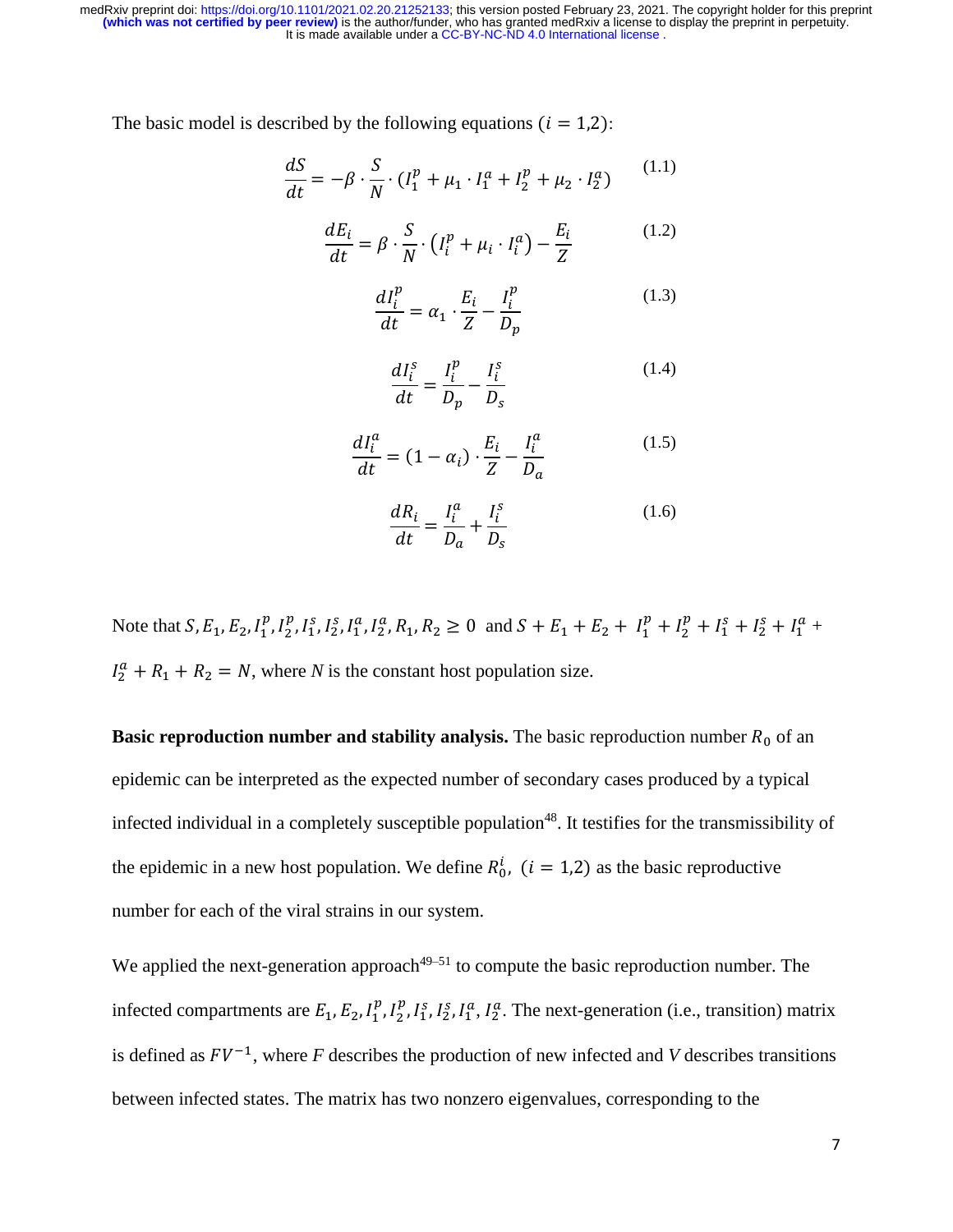reproductive numbers for each strain:  $R_0^i = \alpha_i \cdot D_p \cdot \beta$ presymptomatic  $+ (1 - \alpha_i) \cdot D_a \cdot \mu \cdot \beta$ asymptomatic (see details in

SI). Only the presymptomatic and the asymptomatic compartments contribute to  $R_0$ , as individuals in the other compartments do not produce new infections. This can be interpreted as the probability that a given individual is either presymptomatic  $(\alpha_i)$  or asymptomatic  $(1 - \alpha_i)$ , multiplied by the number of days from beginning of infectiousness until recovery  $(D_p, D_a$  for presymptomatic and asymptomatic, respectively) and the transmission rate  $(\beta)$ . In the case of the test-evasive strain, the reproduction number for each strain is  $R_0^i = \frac{\alpha_i \cdot \beta_i}{\sqrt{n_i} \cdot \beta_i}$  $\left(p \cdot d_i + \frac{1}{D_i}\right)$  $\left(p \cdot d_i + \frac{1}{D_p}\right)$ +

presymptomatic

 $(1-\alpha_i)\cdot \mu \cdot \beta$  $(p \cdot d_i + \frac{1}{D_a})$ asymptomatic (see details in SI). The numerators are the expected numbers of secondary

infections per day, and the denominators are the sums of removal rates from each infected compartment, where  $p \cdot d_i$  is the daily detection rate.

The disease-free equilibrium ( $I^a = I^p = I^s = 0$ ) is locally unstable<sup>52</sup> to the introduction of new exposed or infected individuals if  $R_0^i > 1$  for  $i = 1$  or  $i = 2$ . Using parameters adjusted to realistic SARS-CoV-2 values (Table 1), and specifically a transmission rate  $\beta \ge 0.35$ , we ensure that the disease-free equilibrium in our model is locally unstable, allowing the outbreak of the epidemic for both strains.

**Numerical solution.** To analyze the model, we use parameters estimated from COVID-19 literature (Table 1) and solve Eqs.  $(1.1)$ - $(1.6)$  numerically using Python<sup>53</sup>. For the initial conditions, we assume a population of mostly susceptible individuals  $(S_0 \sim N)$ , with a small number of exposed individuals, divided equally between the two strains (the attenuated strain can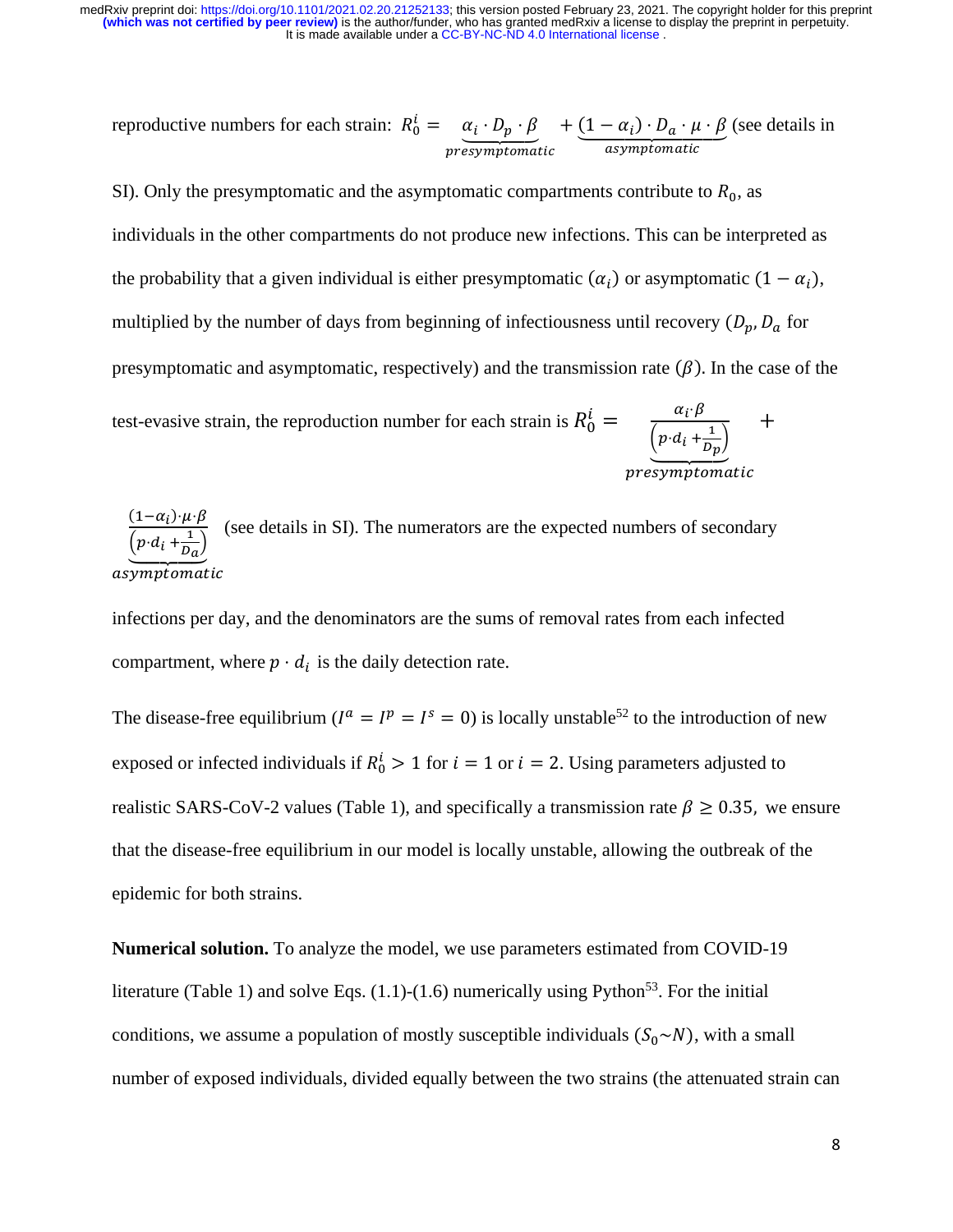also evolve from rarity, see Fig. S1). New hosts are not introduced, so after enough time has passed, the population reaches a disease-free equilibrium ( $I^a = I^p = I^s = 0$ ). At this equilibrium,  $S^* + R_1^* + R_2^* = N$ , meaning all individuals are either susceptible or have recovered from the disease.

**Selection coefficient.** The selection coefficient<sup>54</sup> of the attenuated strain is  $s =$ 

$$
\frac{R_2^*}{R_1^*} \left( \frac{I_2^a + I_2^p + I_2^s + E_2}{I_1^a + I_1^p + I_1^s + E_1} \right) \Big|_{t=0}
$$
, where  $R_1^*$  and  $R_2^*$  are the number of hosts at the disease-free equilibrium that

have been infected by the virulent and attenuated strains, respectively, throughout the course of the epidemic. In the denominator is the ratio of initial frequencies of hosts infected by the attenuated and the virulent strain at  $t = 0$ . When  $s > 1$ , this signifies that selection favors the attenuated virus and so the frequency of the attenuated strain increases, otherwise ( $s < 1$ ) selection favors the virulent strain. That is, the attenuated strain is expected to evolve when  $s >$ 1.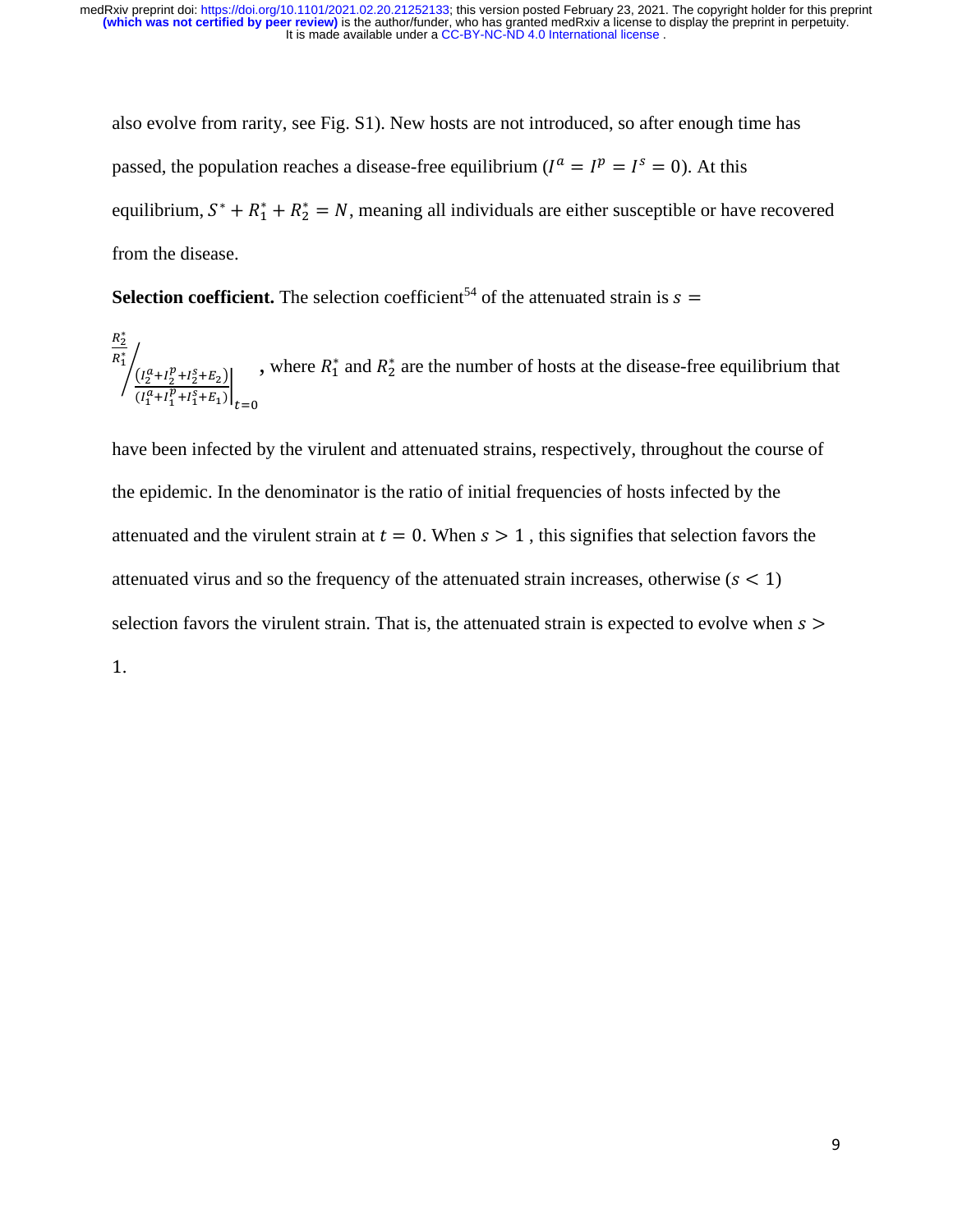| <b>Parameter</b>     | <b>Description</b>                    | <b>Estimate</b>     | <b>Source</b>                          |
|----------------------|---------------------------------------|---------------------|----------------------------------------|
| $\boldsymbol{N}$     | Total population size                 | 328,000,000         | US population size (2019),             |
|                      |                                       |                     | U.S. Census Bureau <sup>55</sup>       |
| $\beta^p$            | Transmission rate in                  | $0.35 - 1.2$        | Li, Ruiyun, et al. $2020^2$ .          |
|                      | presymptomatic infected individuals   |                     |                                        |
| $\beta^a$            | Transmission rate in asymptomatic     | $\mu \cdot \beta^p$ | Byambasuren, Oyungerel,                |
|                      | infected individuals                  |                     | et al. 2020 <sup>33</sup> .            |
| $\beta^s$            | Transmission rate in symptomatic      | $\overline{0}$      | Simplifying assumption                 |
|                      | infected individuals                  |                     | that all symptomatic                   |
|                      |                                       |                     | individuals are isolated.              |
| $\alpha_1, \alpha_2$ | Fraction of presymptomatic            | 0.6                 | Oran, Daniel P., Topol,                |
|                      | infections                            |                     | Eric J. 2021 <sup>56</sup> .           |
| $\mu$                | Relative infectiousness of            | $0.65 - 0.75$       | Byambasuren, Oyungerel,                |
|                      | asymptomatic infected individuals     |                     | et al. 2020 <sup>33</sup> .            |
| $D_p$                | Number of days in the                 | $\overline{3}$      | Casey, Miriam, et al.                  |
|                      | presymptomatic phase                  |                     | $2020^{57}$ .                          |
| $D_a$                | Number of days in the                 | 6                   | Byrne, Andrew William, et              |
|                      | asymptomatic phase                    |                     | al. 2020 <sup>58</sup> .               |
| $D_{S}$              | Number of days in the symptomatic     | 13                  | Byrne, Andrew William, et              |
|                      | phase                                 |                     | al. $2020^{58}$ .                      |
| Z                    | Length of incubation period, or       | 5                   | McAloon, Conor, et al.                 |
|                      | number of days in the exposed         |                     | $2020^{59}$ .                          |
|                      | phase                                 |                     |                                        |
| $\boldsymbol{p}$     | Daily tests per thousand people       | $0.01 - 25$         | Coronavirus (COVID-19)                 |
|                      |                                       |                     | Testing - Statistics and               |
|                      |                                       |                     | Research - Our World in                |
|                      |                                       |                     | Data <sup>60</sup> . Accessed Dec. 30, |
|                      |                                       |                     | 2020.                                  |
| $d_1, d_2$           | Detectability of detectable and test- | $d_1 = 0.9$         | Arevalo-Rodriguez, Ingrid,             |
|                      | evasive strain, respectively (true    |                     | et al. $2020^{41}$ .                   |
|                      | positive rate)                        |                     |                                        |

| Table 1. Model parameters with estimated values. |  |  |  |
|--------------------------------------------------|--|--|--|
|--------------------------------------------------|--|--|--|

# Results

#### Attenuation

We first consider competition between a virulent strain and an attenuated strain, where the attenuated strain has a lower fraction of symptomatic cases compared to the virulent strain. The advantage of an attenuated strain is the longer period in which individuals are infectious, as asymptomatic individuals are generally not isolated nor seek medical treatment. The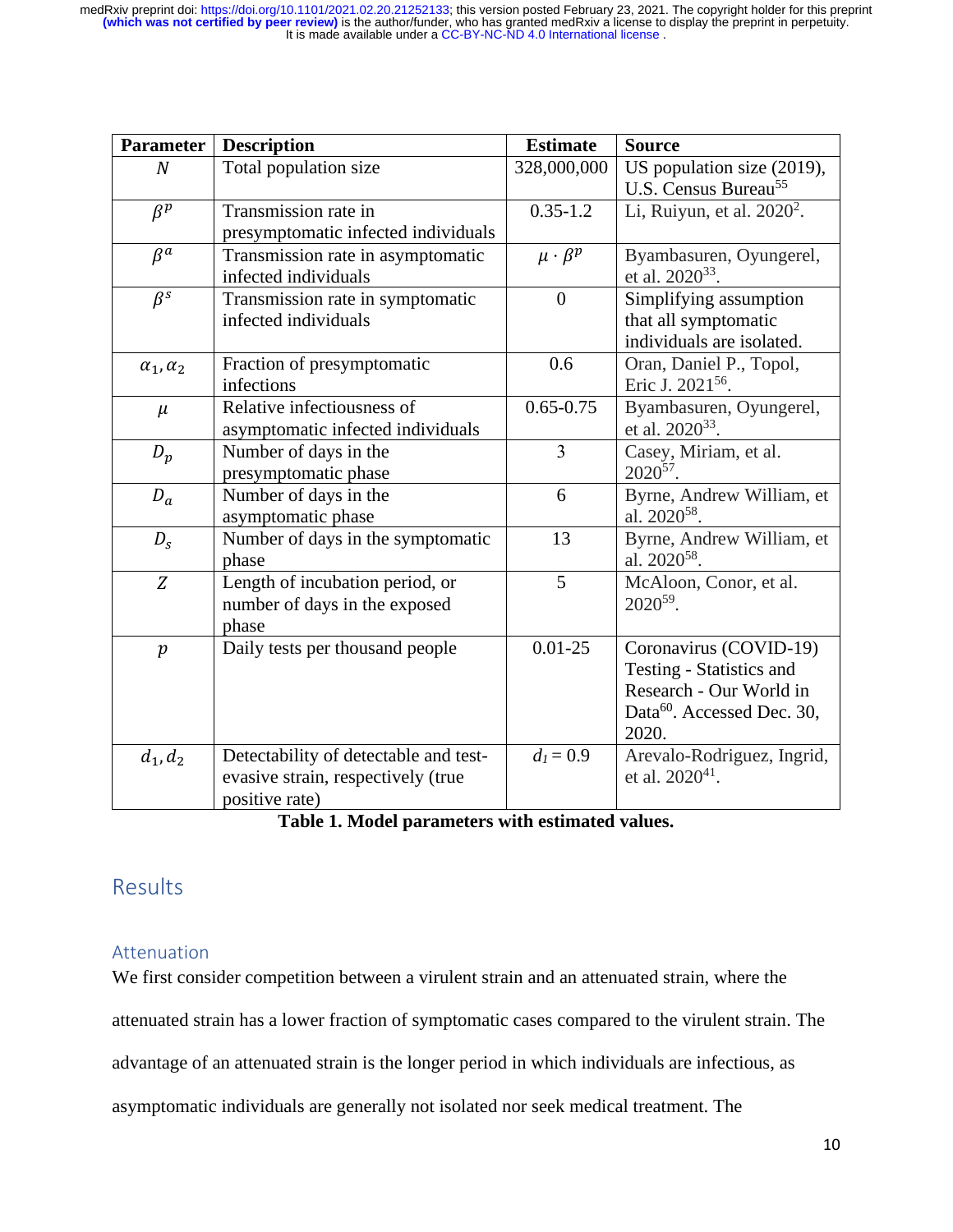disadvantage of the attenuated strain is a lower expected transmission rate  $(\beta)$ , as the relative infectiousness of asymptomatic individuals is lower compared to that of presymptomatic individuals ( $\mu$  < 1). We consider constant NPIs as a fixed reduction in the transmission rate during the entire intervention. Thus, when the impact of NPIs on transmission rates is low, the virus spreads rapidly, and the susceptible population is quickly infected by the more virulent strain. In contrast, when the impact of NPIs on transmission rates is high, the epidemic lasts longer (the curve is "flattened"), allowing the attenuated strain more time to spread. Additionally, when transmission rates are reduced, the transmission difference between the two strains is smaller. Indeed, Figure 2 shows that selection for the attenuated strain increases with the impact of NPIs and with the relative infectiousness of the attenuated strain  $(\mu)$ . We note that for a given  $\mu$  and impact of NPI, the threshold for evolution of each strain (Fig. 2, contour line) is independent of  $\alpha_2$ , the fraction of symptomatic infected by the attenuated strain (Fig. S2).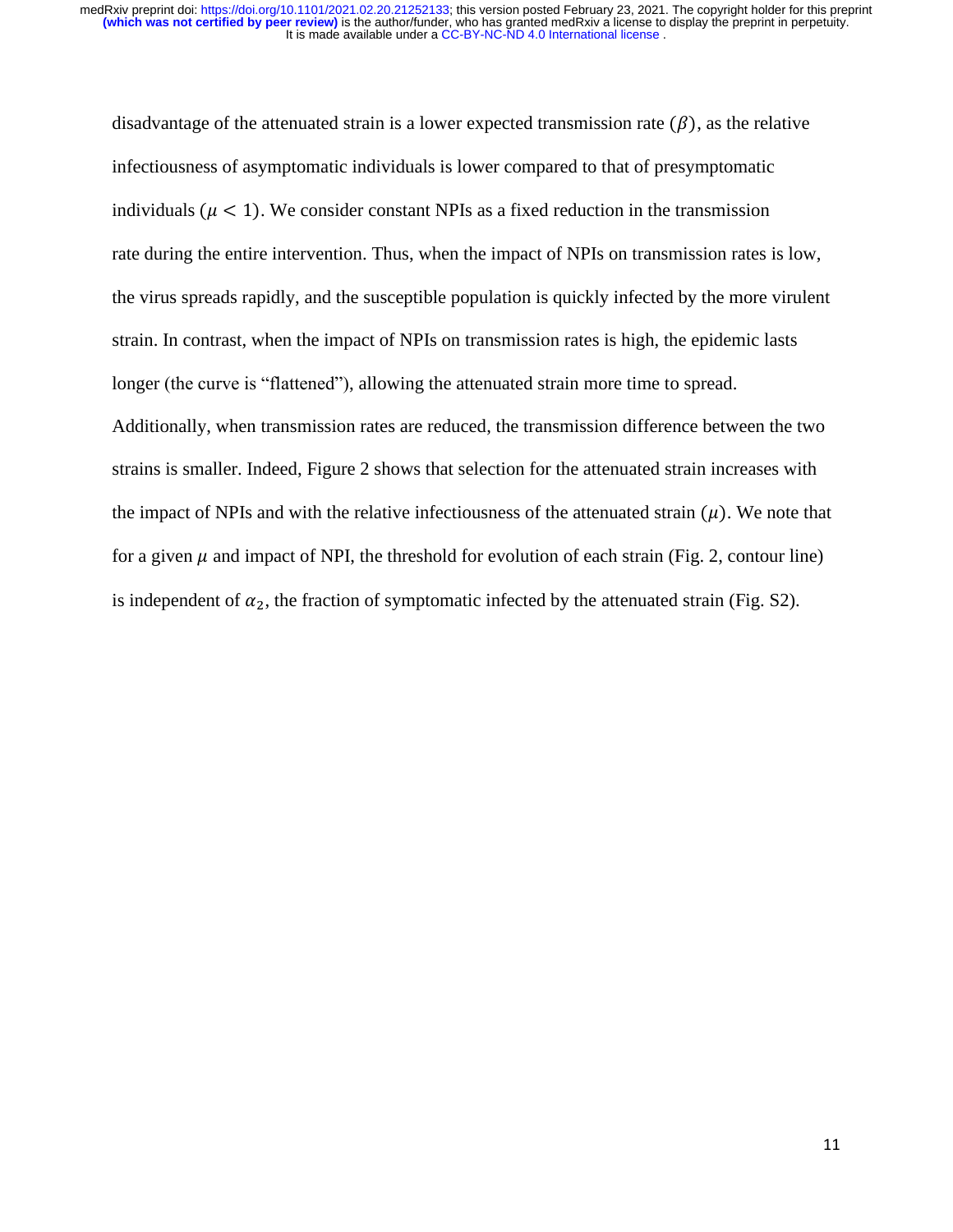

**Figure 2. Effective NPIs facilitate the evolution of the attenuated virus.** This figure presents the conditions for evolution of either the attenuated (purple) or the virulent (orange) strains under constant NPIs. High impact NPIs (right side) facilitate the evolution of the attenuated strain, while low impact NPIs (left side) facilitate the evolution of the virulent strain. The attenuated strain can also evolve if asymptomatic individuals are infectious enough relative to presymptomatic individuals ( $\mu$  is high, top side). Here,  $\beta_{\text{max}} = 1.2$ ,  $\alpha_1 = 0.6$ ,  $\alpha_2 = 0.05$ .

NPIs have been implemented with various schedules, determined by epidemiological metrics<sup>61</sup>, economic pressures<sup>61</sup>, public opinion<sup>62</sup>, and in some cases have probably started later than planned<sup>63</sup>. Next, we explore the effects of temporal application of NPIs<sup>7,64</sup> on the competition between attenuated and virulent strains. Figure 3 shows the effect of the number of days between the outbreak and start of NPIs on the competition between the two viral strains. Overall, if NPIs are implemented earlier, then the attenuated strain is more likely to evolve. As above (Figure 2), lower impact NPIs favor the virulent strain, while higher impact NPIs favor the attenuated strain.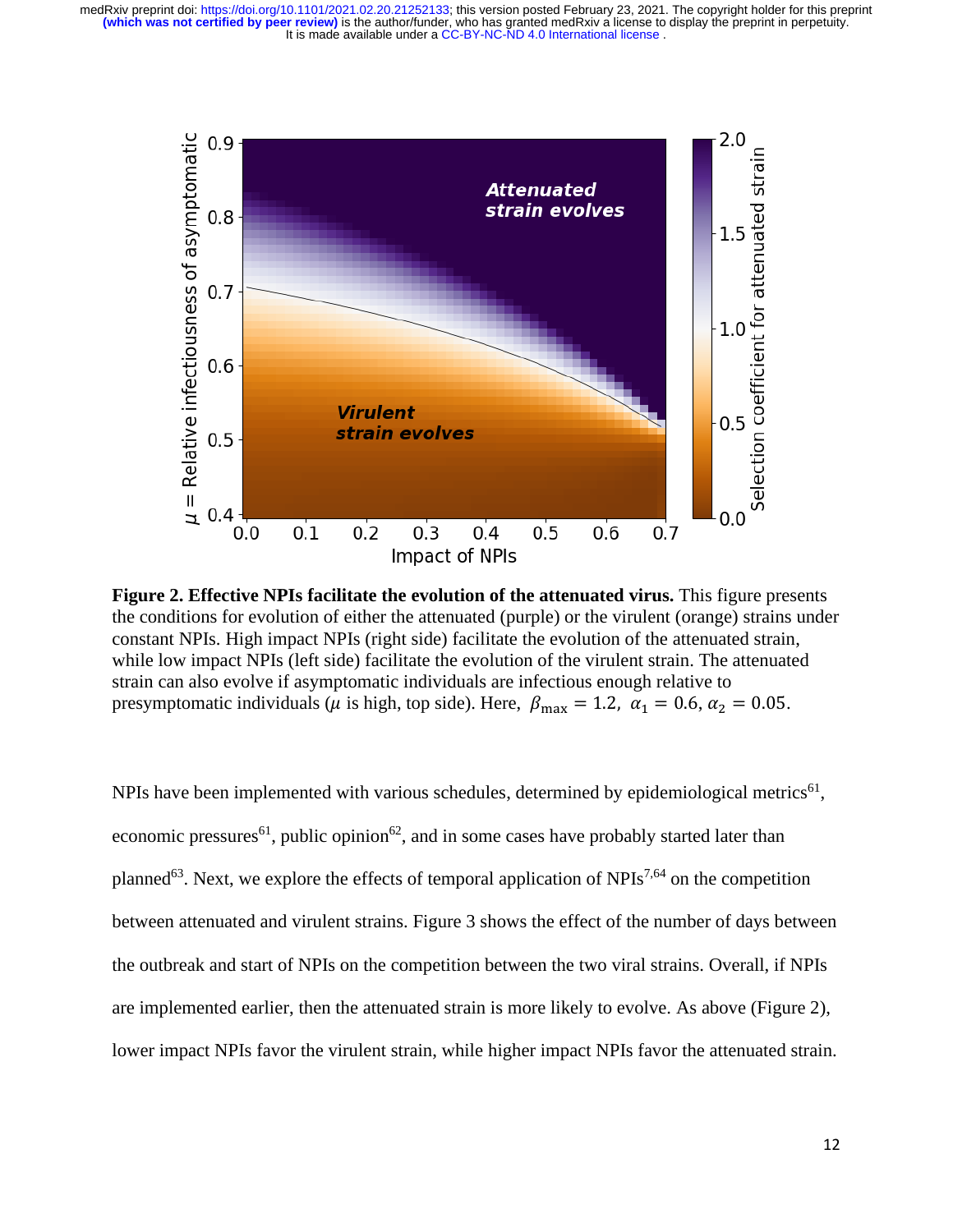

**Figure 3. Earlier start of NPIs favors the evolution of the attenuated strain.** Each curve corresponds to a different relative transmissibility of infection by asymptomatic individuals,  $\mu$ . The colored areas below each curve show the regions in which the attenuated strain evolves. The areas above each of the curves show the regions in which the virulent strain evolves. Here,  $\beta_{\text{min}} = 0.35$ ,  $\beta_{\text{max}} = 1.2$ ,  $\alpha_1 = 0.6$ ,  $\alpha_2 = 0.05$ .

Figure 4 compares the dynamics without NPIs (left) and with NPIs that begin a certain number of days after the outbreak and are lifted after a limited time (right). We find that NPIs significantly affect the competition between the two strains, changing the direction of selection on the virus and leading to the evolution of the attenuated strain (compare panels *a* and *b*). While NPIs reduce the peak number of symptomatic cases (compare panels *c* and *d*), a "second wave" of infections may occur when NPIs are over (panels *d* and *f*). Here, this "second wave" is dominated by the attenuated strain (panel *f*) that produces more asymptomatic infections compared to the virulent strain (compare purple dashed line and orange solid line in panel *d*).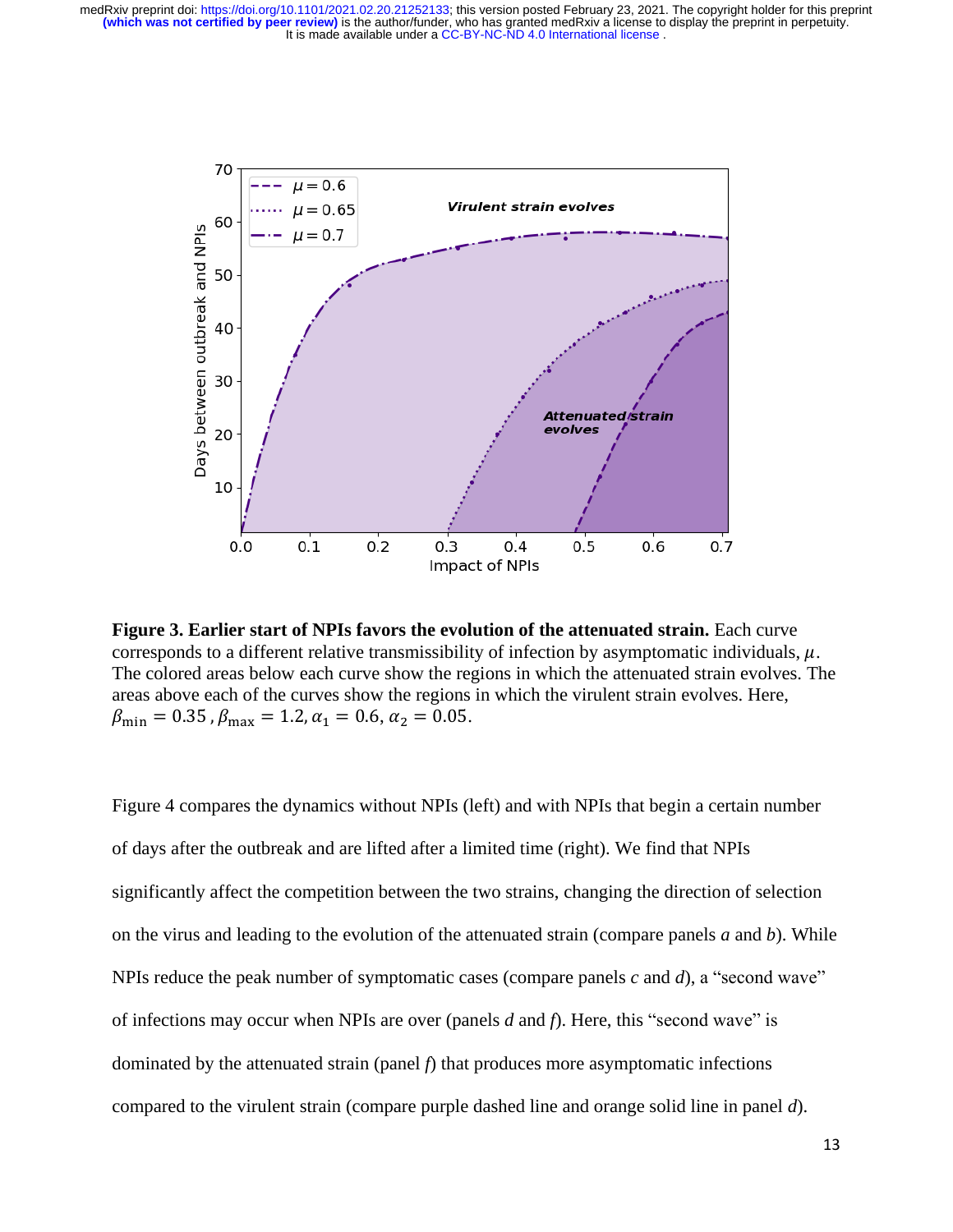

**Figure 4. Temporal application of NPIs favors the evolution of the attenuated strain.** Without NPIs (left), the virulent strain takes over the viral population. When NPIs are applied (right, shaded area), the virulent strain is more frequent among symptomatic (panel *d*), but the attenuated strain becomes more frequent in exposed individuals during the NPIs (panel *f*), and after the NPIs end it is the dominant strain (panel *b*). Parameters: NPIs start on day 31 and end on day 150.  $\mu = 0.6$ ,  $\beta_{\text{min}} = 0.42$ ,  $\beta_{\text{max}} = 1.2$ .

#### Test evasion

We assume that a proportion  $p$  of the population is tested for SARS-CoV-2 infection every day and consider the evolution of a test-evasive strain. *Detectability* is defined here as the test sensitivity, or the true positive rate: the probability that an infected individual will be correctly detected by a single test. The detectability of the detectable and test-evasive strains is  $d_1, d_2$ respectively, where  $d_2 < d_1$ . All else being equal, the test-evasive strain will evolve due to its lower detectability (Fig. S3a). However, lower detectability likely incurs a cost for the virus, as the target sequences for SARS-CoV-2 tests are in regions essential for replication and other critical aspects of the viral life cycle<sup>39</sup>. We assume this cost,  $c$ , is expressed in decreased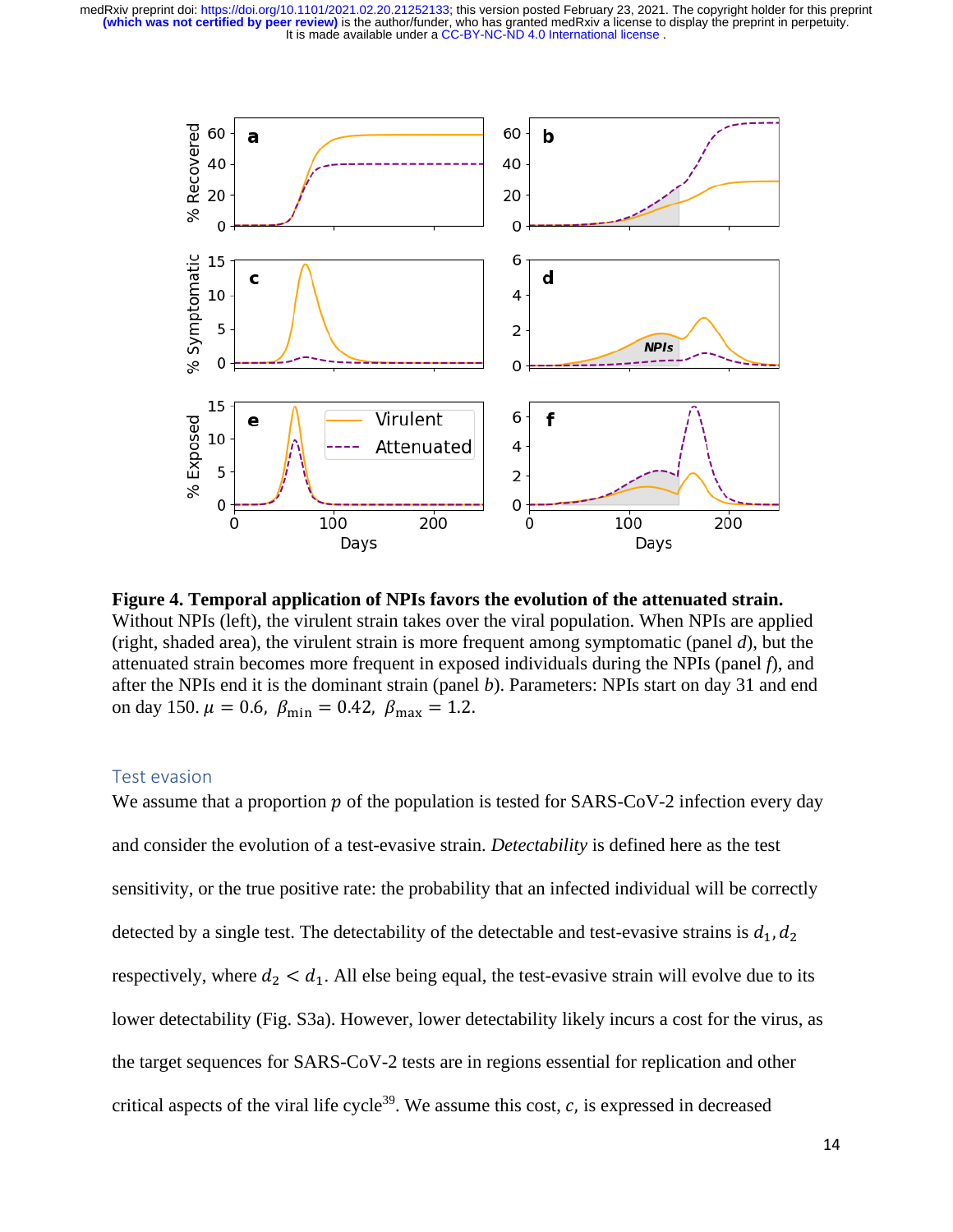infectiousness, such that  $\beta_2 = (1 - c) \cdot \beta_1$  (see Eq. S2.1 in supplementary). Thus, we examine a competition between a detectable and a test-evasive strain that is less infectious compared to the virulent strain,  $c > 0$ .



**Figure 5. High testing rate and effective NPIs favor the evolution of test-evasive strains.**  This figure presents the conditions for the evolution of test-evasive strains despite a cost of infectiousness (see Fig, S3b for further decreased infectiousness). Each line corresponds to a different testing rate,  $p$ . The colored areas below each line show the regions in which the testevasive strain evolves. The areas above each of the lines show the regions in which the detectable strain evolves. Test-evasive strains can also evolve if the detectability of the testevasive strain is low enough. For example, given that the impact of NPIs is 0.5, a test-evasive strain with detectability  $d_2 = 0.4$  (marked here with 'X') would evolve in Israel and the UK, but in the USA the more detectable strain would evolve. Here,  $\alpha_1 = 0.6$ ,  $\alpha_2 = 0.6$ ,  $\mu = 0.6$ ,  $c =$ 0.01,  $d_1 = 0.9$ . Estimated values for testing rates in different countries were accessed on December 30, 2020 (Table 1).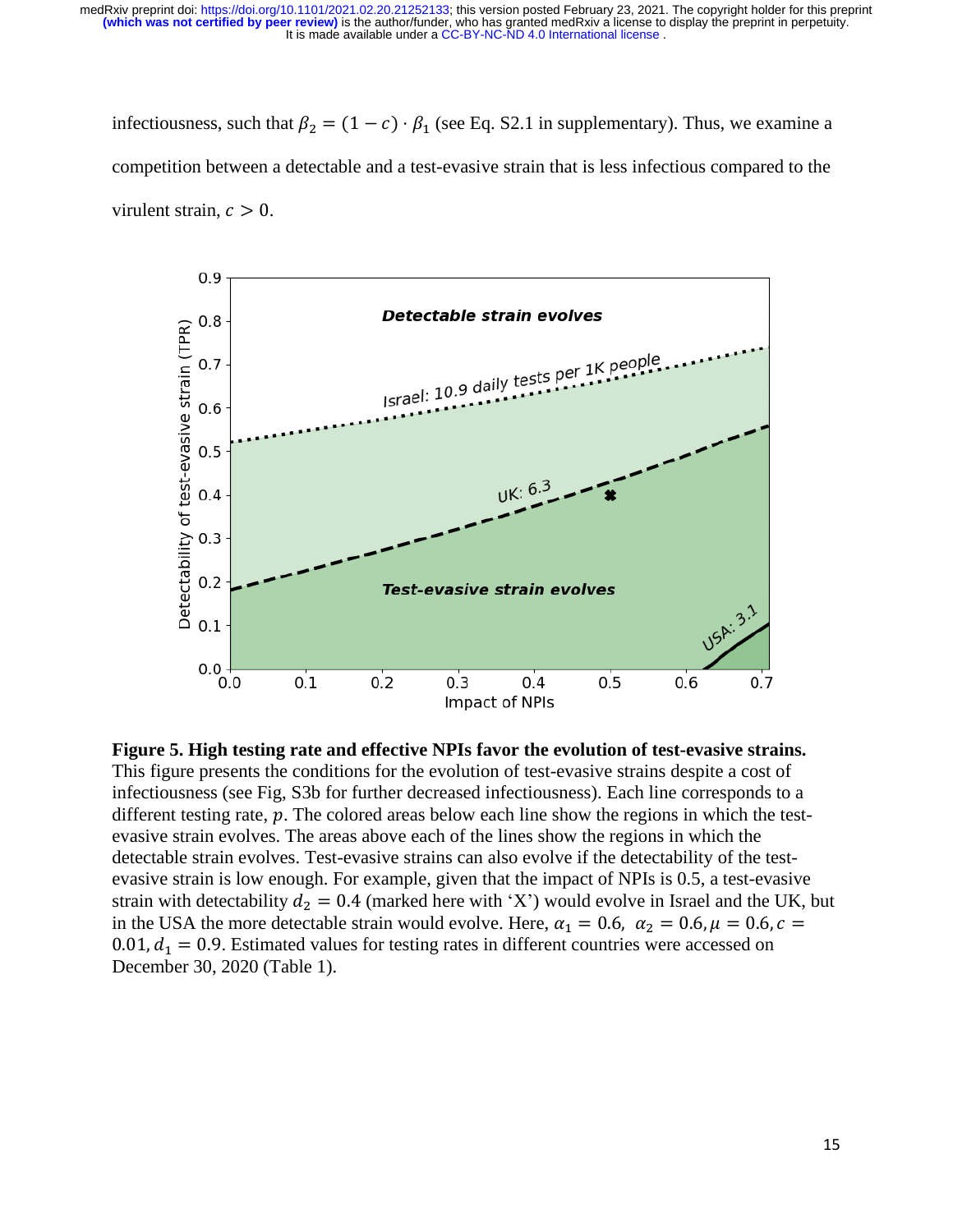Figure 5 shows that a higher testing rate (*p*) may select for a test-evasive strain, even when reduced detectability incurs decreased infectiousness. When the impact of NPIs is higher (right), the test-evasive strain evolves even when the testing rate is low (solid line).



**Figure 6. Effects of decreased detectability on epidemiological metrics.** These results demonstrate the outcomes of two separate outbreaks: (i) exclusively by a detectable strain (black lines) and (ii) exclusively by a test-evasive strain (green lines), under three testing regimes (solid, dashed, and dotted lines). Panels *a* and *c* show the maximum number of actual and testconfirmed daily cases, respectively. Panels *b* and *d* show a timeline of these epidemiological metrics for a relatively high testing rate and low detectability. Higher detectability of the testevasive strain increases the daily number of confirmed cases (panel *c*, green lines) and decreases the daily number of actual cases (panel *a*, green lines). The effect of detectability on the number of daily actual cases is associated with the cost of infectiousness, *c*, producing a detectability threshold (panel  $a$ , marked with 'X'), above which the number of actual daily cases for the testevasive strain is lower than for the detectable strain (see Fig. S4 for the effect of decreased detectability without cost of infectiousness). A higher testing rate increases the number of confirmed cases (panel **c**, compare solid, dashed and dotted lines) and decreases the number of actual cases (panel *a*, compare solid, dashed and dotted lines). Overall, when testing rate is high and the epidemic is driven by a test-evasive strain with low detectability (panels *b* and *d*), the number of confirmed cases is lower compared to an epidemic driven by a detectable strain, while the number of actual cases is higher. Here,  $\beta = 0.42$  (Impact of NPI = 0.65),  $\mu = 0.6$ ,  $\alpha_1 =$ 0.6,  $\alpha_2 = 0.6$ ,  $d_1 = 0.9$ ,  $c = 0.01$ . For panels *b* and *d*,  $d_2 = 0.3$ ,  $p = 10.9$  per 1K people.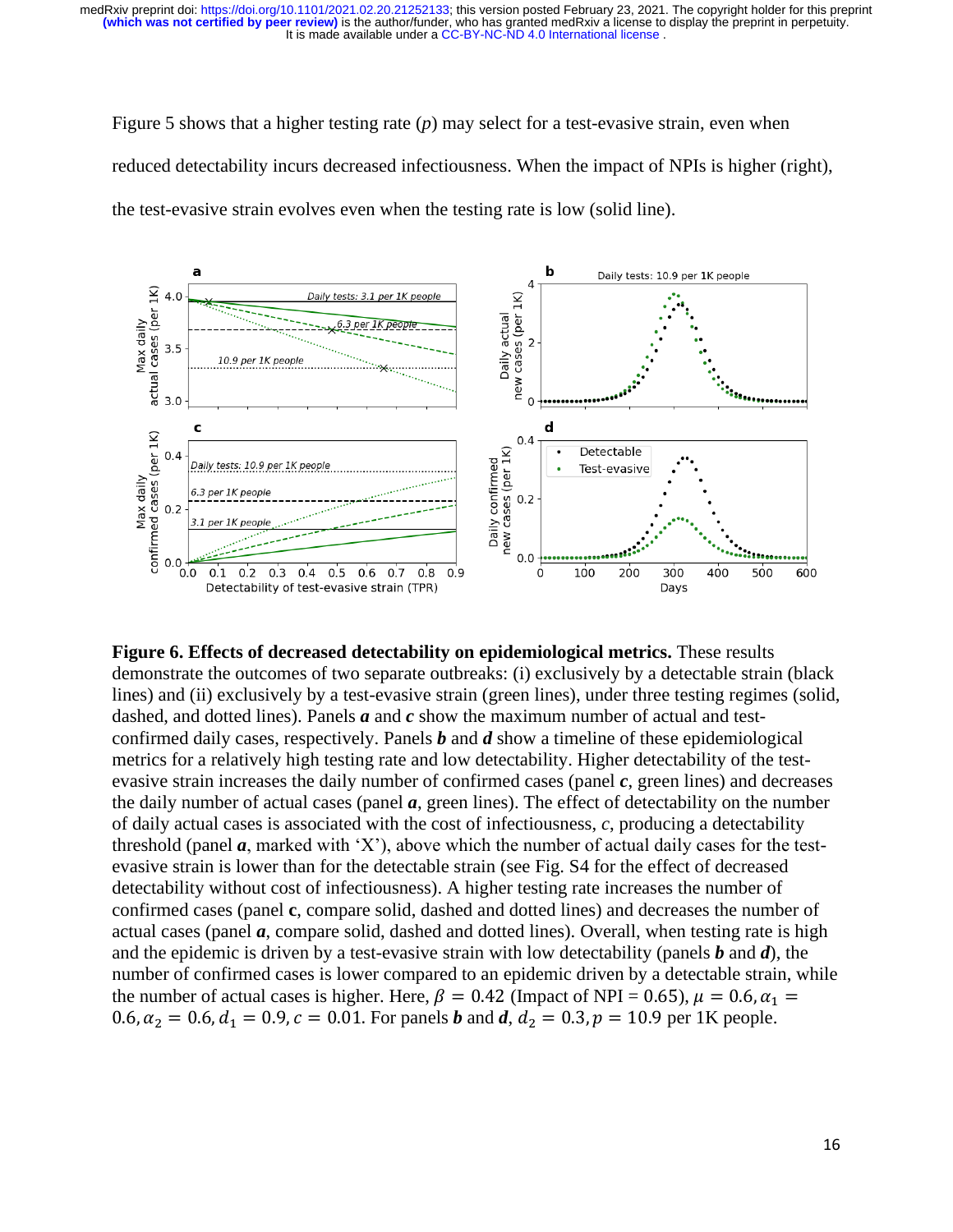In Figure 6, we examine the effects of decreased detectability on epidemiological metrics. We explore two scenarios of epidemic outbreaks: exclusively by a detectable strain (black lines), and exclusively by a test-evasive strain (green lines). The number of confirmed daily cases increases with the testing rate (Fig. 6c, compare solid, dashed, and dotted lines), while the number of actual daily cases decreases with it (Fig. 6a, compare solid, dashed and dotted lines). When the epidemic is driven by a test-evasive strain (green lines), the daily number of confirmed cases and daily percent of positive tests (Fig. S5) increase with the detectability of the test-evasive strain (Fig. 6c), while the daily number of actual cases decreases (Fig. 6a). Overall, when testing rate is high and the epidemic is driven by a test-evasive strain with low detectability (Figs. 6b and 6d), the number of confirmed cases can be misleading: it is significantly lower for the testevasive strain, despite the number of actual cases being higher.

### **Discussion**

We examined the expected selection pressures exerted by non-pharmaceutical interventions and testing on virulence and detectability of SARS-CoV-2. We found that when stronger NPIs are applied, selection may act to reduce virulence. Additionally, the timely application of NPIs could significantly affect the competition between viral strains, favoring reduced virulence. Furthermore, a higher testing rate can select for a test-evasive viral strain, even if that strain is less infectious than the competing detectable strain. Our results also show that if a test-evasive strain evolves, reductions in epidemiological metrics such as confirmed daily cases may be due to reductions in test sensitivity rather than reductions in the actual number of cases.

Our model makes several simplifying assumptions. We assume that individuals exhibiting clinical symptoms are isolated and therefore do not transmit the virus ( $\beta_c = 0$ ). However, such individuals may still be able to infect others, whether it is in a medical facility, within the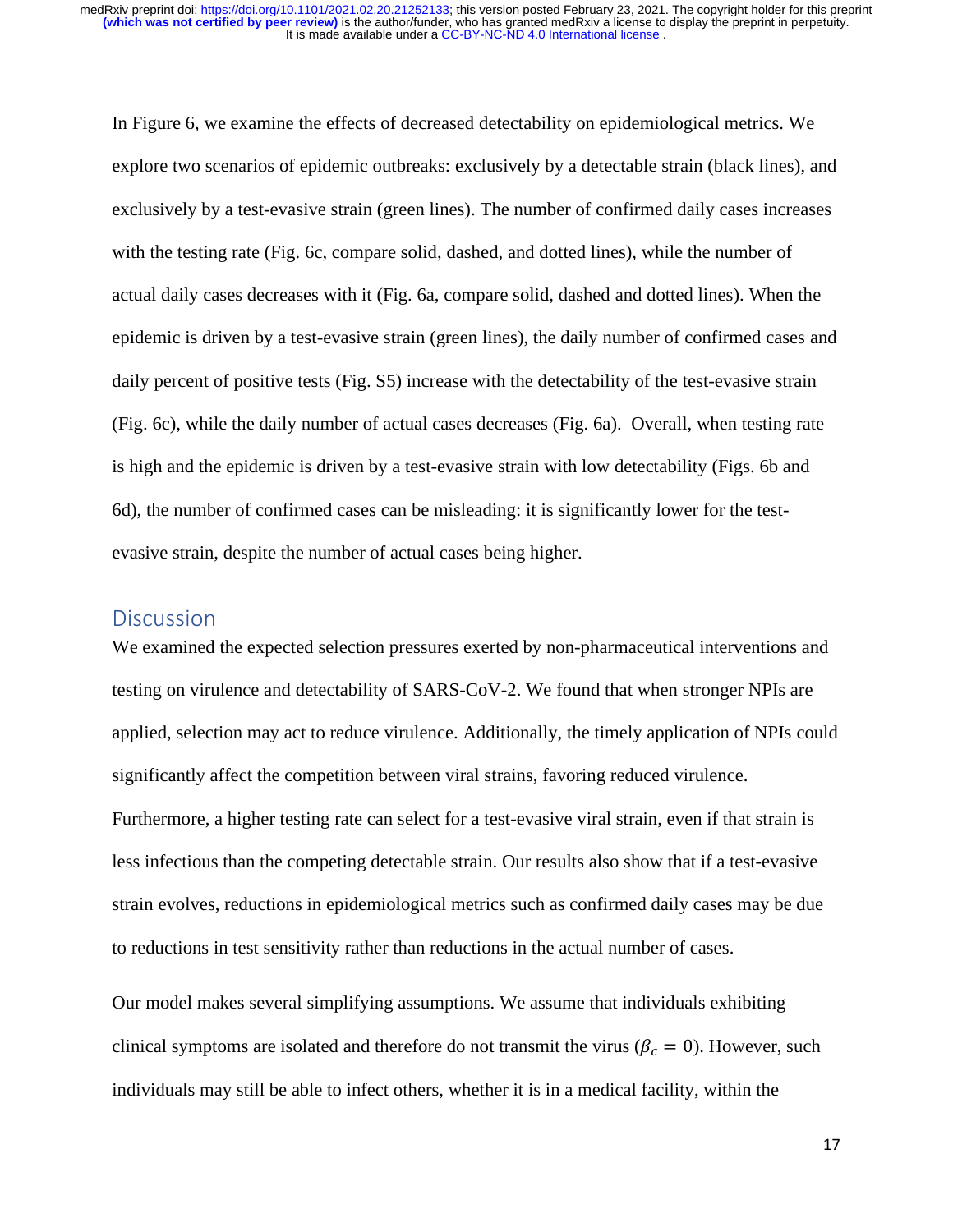household, or due to non-compliance with isolation guidelines. Nevertheless, practical strategies have been put in place to reduce nosocomial transmission<sup>65</sup>, and evidence suggests that the overall risk of hospital-acquired COVID-19 is low<sup>65</sup>. In our model, when the impact of NPIs is low, the susceptible population is infected rapidly by the more virulent strain. Our model could be extended by allowing individuals that recovered from one strain to become infected with another strain, and in that case the attenuated strain may evolve even when the impact of NPIs is low. We assume that the entire population is tested daily with a testing rate estimated by realistic parameters (Figs. 5 and 6). However, the average testing rate likely underestimates the rate for infected cohorts, as individuals who experience symptoms or have been exposed to a confirmed case are more inclined to be tested. Applying a higher testing rate would make the evolution of the test-evasive strain even more likely (Fig. 5).

The recent emergence of novel SARS-CoV-2 variants has raised widespread concern<sup>26,27</sup>. SARS-CoV-2 is likely a pathogen of recent zoonotic origin, and can therefore further adapt to its new human host<sup>66</sup>. Some existing mutations have been said to increase infectiousness<sup>67</sup> and be associated with a younger patient age<sup>68</sup>. Some variants are suspected of 'immune escape', eluding the human immune response<sup>69,70</sup>, such that more recovered individuals remain susceptible to reinfection and possibly causing a reduction in the effectiveness of vaccines  $69,70$ . The future evolutionary and epidemiological trajectories of the virus are difficult to predict $^{71,72}$ , and it may evolve into different variants differing in their level of virulence and transmissibility<sup>66</sup>. Our results show that non-pharmaceutical interventions and testing policies, primarily designed and applied to control the spread of the pandemic, may also steer the evolution of the virus towards attenuation and test-evasion.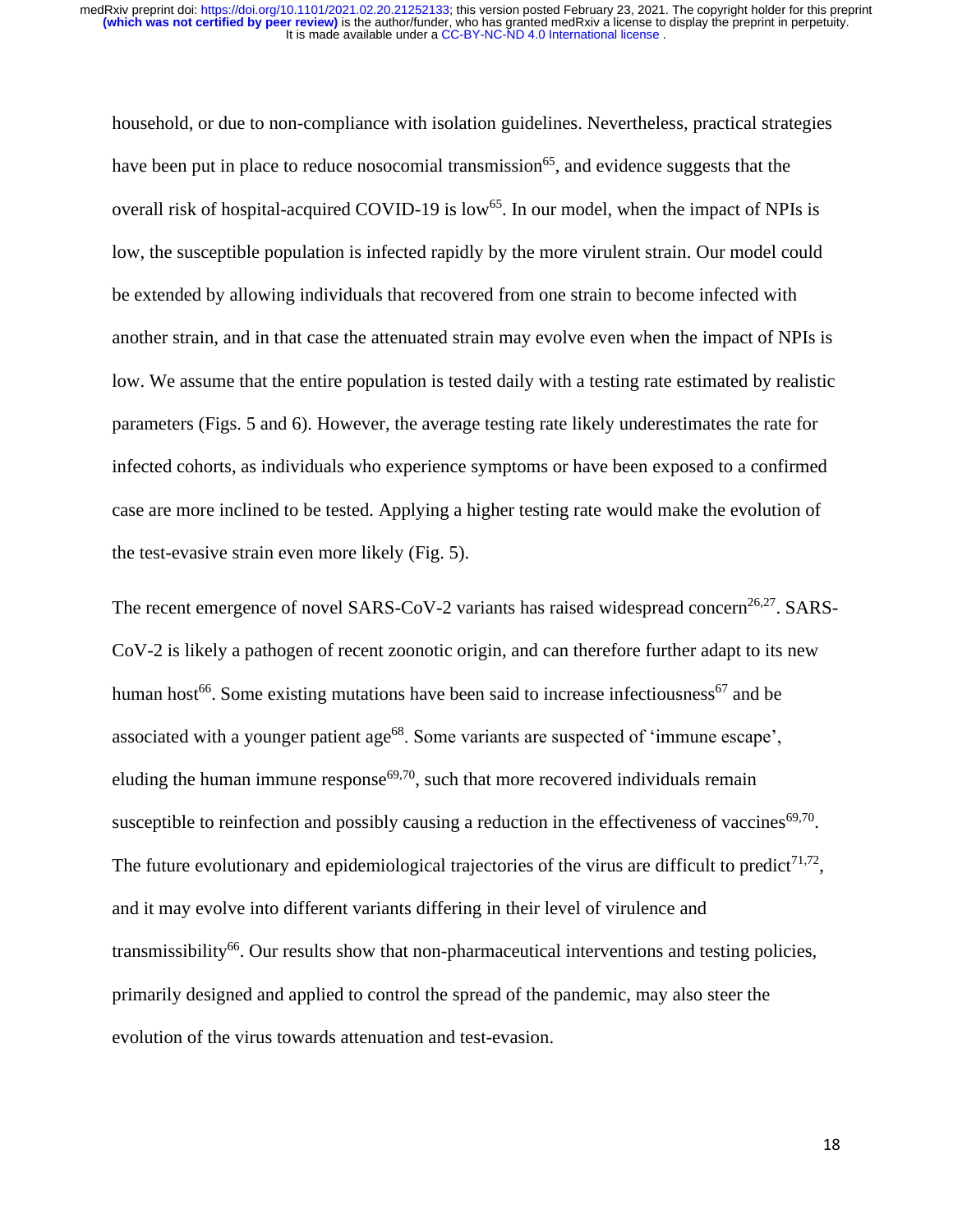## Acknowledgements and funding

This project was supported by Israel Science Foundation grant 3811/19 (L.H. and Y.R.) and

Minerva Stiftung Center for Lab Evolution (L.H. and Y.R.). We thank Uri Obolski for

discussions.

## Author Contributions

Y.G., Y.R., and L.H. designed the study and formulated the model. Y.G. derived the equations and implemented the code. Y.G., Y.R., and L.H. analysed the results and wrote the manuscript.

### Competing interests

The authors declare no competing interests.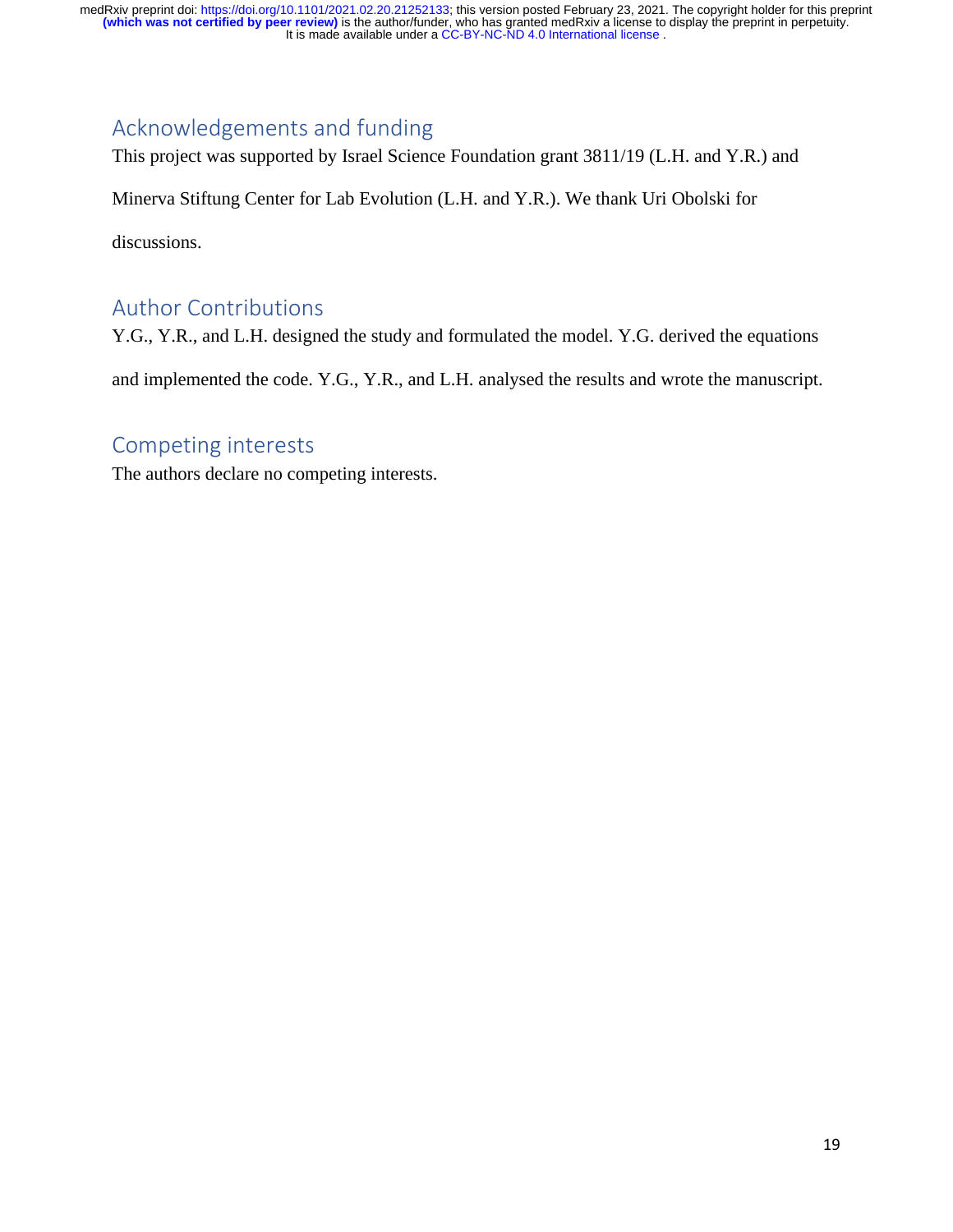# References

- 1. Bugalia, S., Pal Bajiya, V., Prakash Tripathi, J., Li, M.-T. & Sun, G.-Q. Mathematical modeling of COVID-19 transmission: the roles of intervention strategies and lockdown. *Math. Biosci. Eng.* **17**, 5961–5986 (2020).
- 2. Li, R. *et al.* Substantial undocumented infection facilitates the rapid dissemination of novel coronavirus (SARS-CoV-2). *Science (80-. ).* **368**, 489–493 (2020).
- 3. Pei, S. & Shaman, J. Initial Simulation of SARS-CoV2 Spread and Intervention Effects in the Continental US. *medRxiv* 2020.03.21.20040303 (2020). doi:10.1101/2020.03.21.20040303
- 4. Walker, P. G. T. *et al.* The impact of COVID-19 and strategies for mitigation and suppression in low- And middle-income countries. *Science (80-. ).* **369**, 413–422 (2020).
- 5. Lourenço, J. *et al.* Fundamental principles of epidemic spread highlight the immediate need for large-scale serological surveys to assess the stage of the SARS-CoV-2 epidemic. *medRxiv* 2020.03.24.20042291 (2020). doi:10.1101/2020.03.24.20042291
- 6. Thompson, R. N. *et al.* Key questions for modelling COVID-19 exit strategies. *Proc. R. Soc. B Biol. Sci.* **287**, 20201405 (2020).
- 7. Karin, O. *et al.* Cyclic exit strategies to suppress COVID-19 and allow economic activity. *medRxiv* (2020). doi:10.1101/2020.04.04.20053579
- 8. Francis, A. *et al.* Projected ICU and Mortuary Load Due to Covid-19 in Sydney. *medRxiv* 1–10 (2020). doi:10.1101/2020.03.31.20049312
- 9. Maslov, S. & Goldenfeld, N. Window of Opportunity for Mitigation to Prevent Overflow of ICU capacity in Chicago by COVID-19. *arXiv* 1–6 (2020). doi:10.1101/2020.03.20.20040048
- 10. Gatto, M. *et al.* Spread and dynamics of the COVID-19 epidemic in Italy: Effects of emergency containment measures. *Proc. Natl. Acad. Sci.* **117**, 10484–10491 (2020).
- 11. Wu, Y., Huang, M., Xie, G. & Chen, X. People behavior changes in China during COVID-19 pandemic. *medRxiv* 2020.05.15.20097667 (2020). doi:10.1101/2020.05.15.20097667
- 12. Banholzer, N. *et al.* Impact of non-pharmaceutical interventions on documented cases of COVID-19. *medRxiv* (2020).
- 13. Flaxman, S. *et al.* Estimating the effects of non-pharmaceutical interventions on COVID-19 in Europe. *Nature* **584**, 257–261 (2020).
- 14. Tang, X. *et al.* On the origin and continuing evolution of SARS-CoV-2. *Natl. Sci. Rev.* **7**, 1012–1023 (2020).
- 15. Benvenuto, D. *et al.* The 2019-new coronavirus epidemic: Evidence for virus evolution. *J. Med. Virol.* **92**, 455–459 (2020).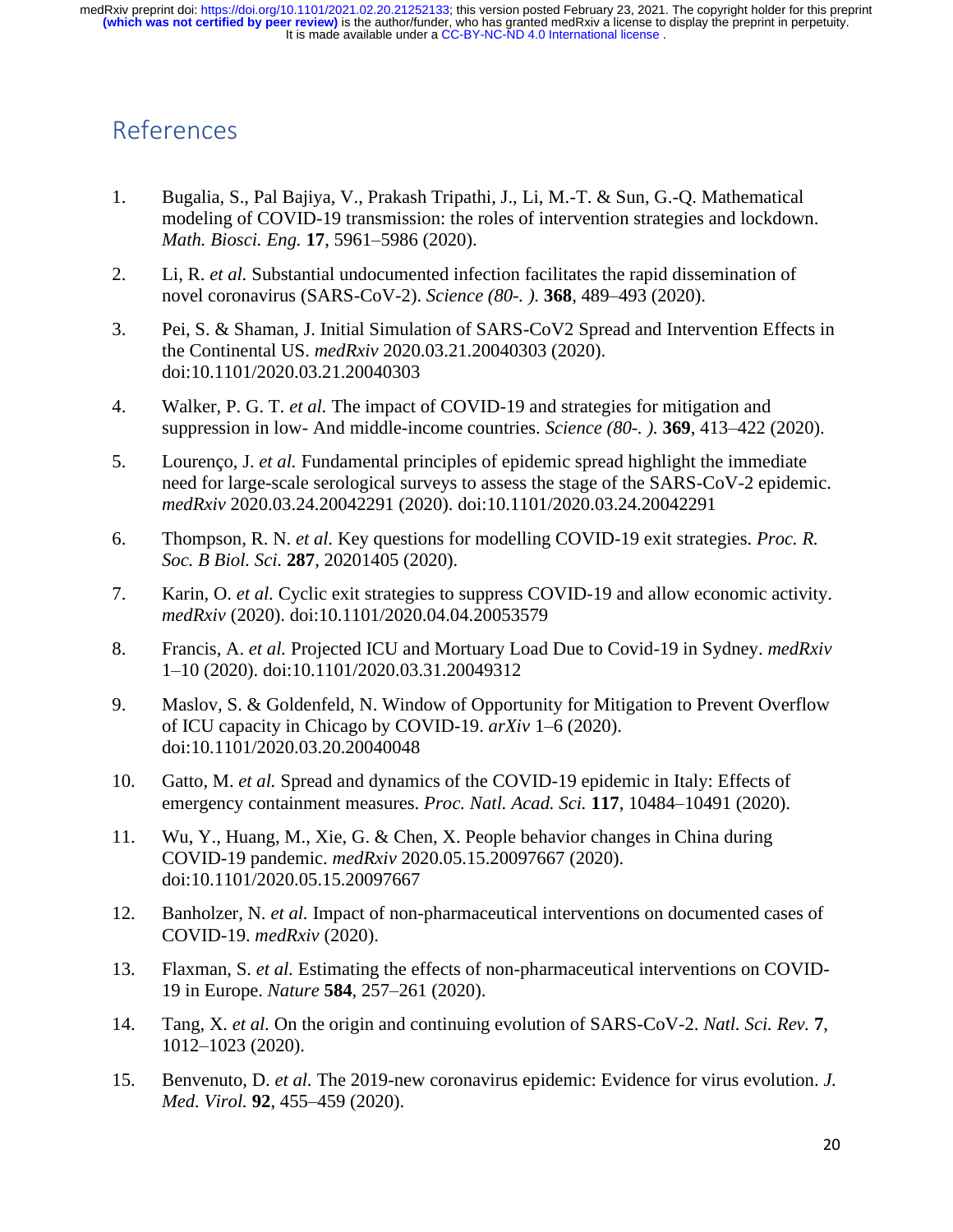- 16. Boni, M. F. *et al.* Evolutionary origins of the SARS-CoV-2 sarbecovirus lineage responsible for the COVID-19 pandemic. *Nat. Microbiol.* **5**, 1408–1417 (2020).
- 17. Lauring, A. S., Frydman, J. & Andino, R. The role of mutational robustness in RNA virus evolution. *Nat. Rev. Microbiol.* **11**, 327–336 (2013).
- 18. Bar-On, Y. M., Flamholz, A., Phillips, R. & Milo, R. SARS-CoV-2 (COVID-19) by the numbers. *Elife* **9**, (2020).
- 19. Sanjuán, R., Nebot, M. R., Chirico, N., Mansky, L. M. & Belshaw, R. Viral Mutation Rates. *J. Virol.* (2010). doi:10.1128/jvi.00694-10
- 20. Deng, X. *et al.* Genomic surveillance reveals multiple introductions of SARS-CoV-2 into Northern California. *Science (80-. ).* **369**, 582–587 (2020).
- 21. Day, T., Gandon, S., Lion, S. & Otto, S. P. On the evolutionary epidemiology of SARS-CoV-2. *Curr. Biol.* **30**, R849–R857 (2020).
- 22. Taubenberger, J. K. & Kash, J. C. Influenza virus evolution, host adaptation, and pandemic formation. *Cell Host and Microbe* (2010). doi:10.1016/j.chom.2010.05.009
- 23. Gelbart, M. & Stern, A. Site-Specific Evolutionary Rate Shifts in HIV-1 and SIV. *Viruses* **12**, 1312 (2020).
- 24. Urbanowicz, R. A. *et al.* Human Adaptation of Ebola Virus during the West African Outbreak. *Cell* **167**, 1079-1087.e5 (2016).
- 25. Hou, Y. J. *et al.* SARS-CoV-2 D614G variant exhibits efficient replication ex vivo and transmission in vivo. *Science (80-. ).* **370**, eabe8499 (2020).
- 26. Lauring, A. S. & Hodcroft, E. B. Genetic Variants of SARS-CoV-2 What Do They Mean? *JAMA - Journal of the American Medical Association* (2021). doi:10.1001/jama.2020.27124
- 27. Kupferschmidt, K. Fast-spreading U.K. virus variant raises alarms. *Science* **371**, 9–10 (2021).
- 28. Ali, S. T. *et al.* Serial interval of SARS-CoV-2 was shortened over time by nonpharmaceutical interventions. *Science (80-. ).* **369**, 1106–1109 (2020).
- 29. Pečerska, J., Wood, J., Tanaka, M. M. & Stadler, T. Mathematical models for the epidemiology and evolution of mycobacterium tuberculosis. in *Advances in Experimental Medicine and Biology* **1019**, 281–307 (2017).
- 30. Hamblin, S. R., White, P. A. & Tanaka, M. M. Viral niche construction alters hosts and ecosystems at multiple scales. *Trends Ecol. Evol.* **29**, 594–599 (2014).
- 31. Davies, N. G. *et al.* Age-dependent effects in the transmission and control of COVID-19 epidemics. *Nat. Med.* **26**, 1205–1211 (2020).
- 32. Mizumoto, K., Kagaya, K., Zarebski, A. & Chowell, G. Estimating the asymptomatic proportion of coronavirus disease 2019 (COVID-19) cases on board the Diamond Princess cruise ship, Yokohama, Japan, 2020. *Eurosurveillance* **25**, (2020).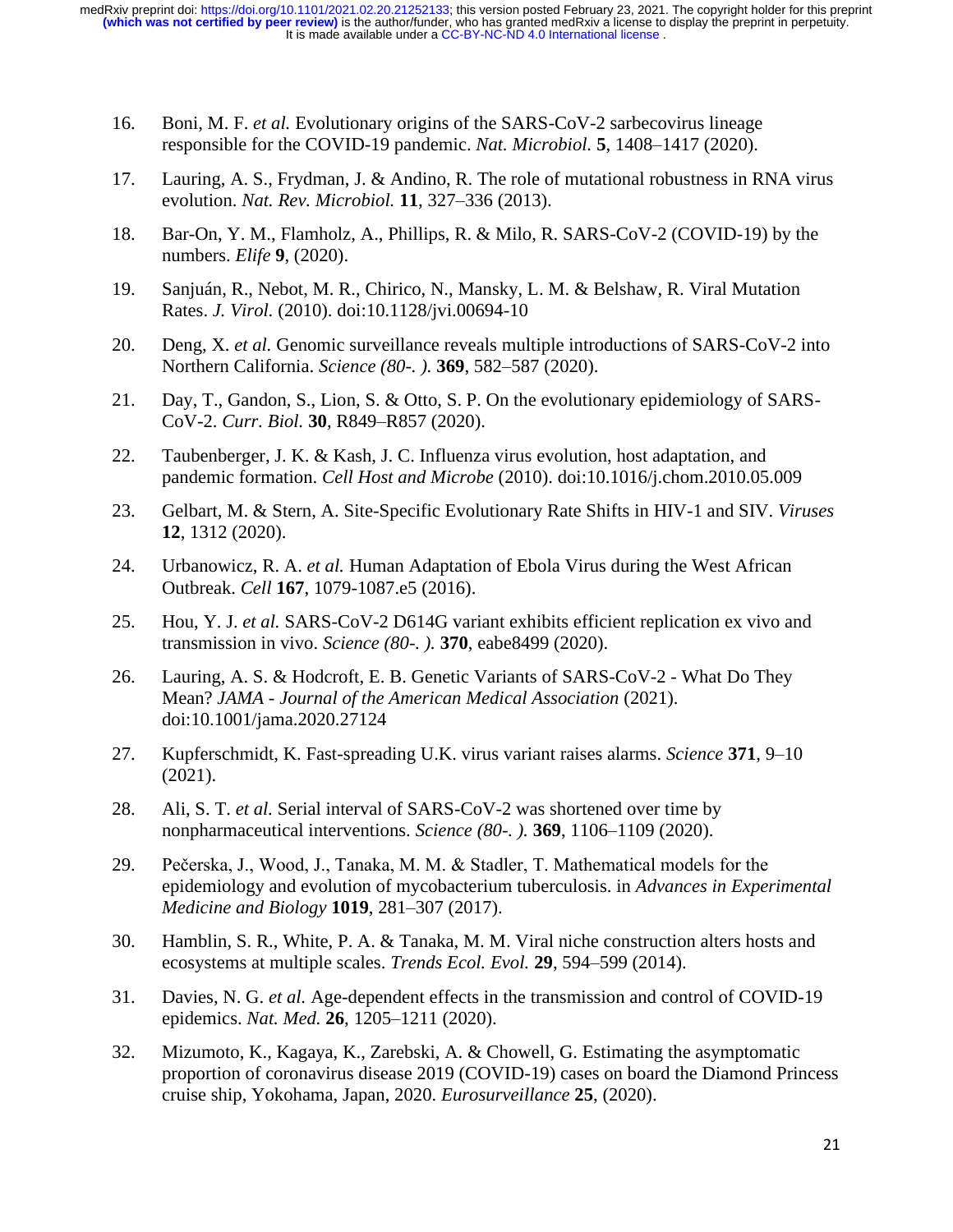- 33. Byambasuren, O. *et al.* Estimating the extent of asymptomatic COVID-19 and its potential for community transmission: Systematic review and meta-analysis. *Off. J. Assoc. Med. Microbiol. Infect. Dis. Canada* **5**, 223–234 (2020).
- 34. Furukawa, N. W., Furukawa, N. W., Brooks, J. T. & Sobel, J. Evidence Supporting Transmission of Severe Acute Respiratory Syndrome Coronavirus 2 while Presymptomatic or Asymptomatic. *Emerg. Infect. Dis.* **26**, E1–E6 (2020).
- 35. Yanes-Lane, M. *et al.* Proportion of asymptomatic infection among COVID-19 positive persons and their transmission potential: A systematic review and meta-analysis. *PLoS One* **15**, e0241536 (2020).
- 36. Zhang, X. *et al.* Viral and host factors related to the clinical outcome of COVID-19. *Nature* (2020). doi:10.1038/s41586-020-2355-0
- 37. Chisholm, R. H. & Tanaka, M. M. The emergence of latent infection in the early evolution of Mycobacterium tuberculosis. *Proc. R. Soc. B Biol. Sci.* **283**, (2016).
- 38. Laboratory testing for 2019 novel coronavirus (2019-nCoV) in suspected human cases. Available at: https://www.who.int/publications/i/item/10665-331501. (Accessed: 5th February 2021)
- 39. Significance and Difference between Target Regions for SARS-CoV-2. Available at: https://perkinelmer-appliedgenomics.com/2020/04/06/significance-and-differencebetween-target-regions-for-sars-cov-2/. (Accessed: 5th February 2021)
- 40. Gene-Target Strategies for SARS-CoV-2 RT-PCR Testing | ZYMO RESEARCH. Available at: https://www.zymoresearch.com/blogs/blog/what-makes-a-good-covid-19-rtpcr-test. (Accessed: 5th February 2021)
- 41. Anderson, R. M., Medley, G. F., May, R. M. & Johnson, A. M. A Preliminary Study of the Transmission Dynamics of the Human Immunodeficiency Virus (HIV), the Causative Agent of AIDS. *Math. Med. Biol.* **3**, 229–263 (1986).
- 42. How do COVID-19 testing criteria differ across countries? Cross-Country Analysis. Available at: https://analysis.covid19healthsystem.org/index.php/2020/04/16/how-docovid-19-testing-criteria-differ-across-countries/. (Accessed: 5th February 2021)
- 43. Gu, J., Han, B. & Wang, J. COVID-19: Gastrointestinal Manifestations and Potential Fecal–Oral Transmission. *Gastroenterology* **158**, 1518–1519 (2020).
- 44. Clerkin, K. J. *et al.* COVID-19 and Cardiovascular Disease. *Circulation* **141**, 1648–1655 (2020).
- 45. Zhang, C., Shi, L. & Wang, F.-S. Liver injury in COVID-19: management and challenges. *Lancet Gastroenterol. Hepatol.* **5**, 428–430 (2020).
- 46. Khan, K. A. & Cheung, P. Presence of mismatches between diagnostic PCR assays and coronavirus SARS-CoV-2 genome. *R. Soc. Open Sci.* (2020). doi:10.1098/rsos.200636
- 47. Kellam, P. & Barclay, W. The dynamics of humoral immune responses following SARS-CoV-2 infection and the potential for reinfection. *J. Gen. Virol.* **101**, 791–797 (2020).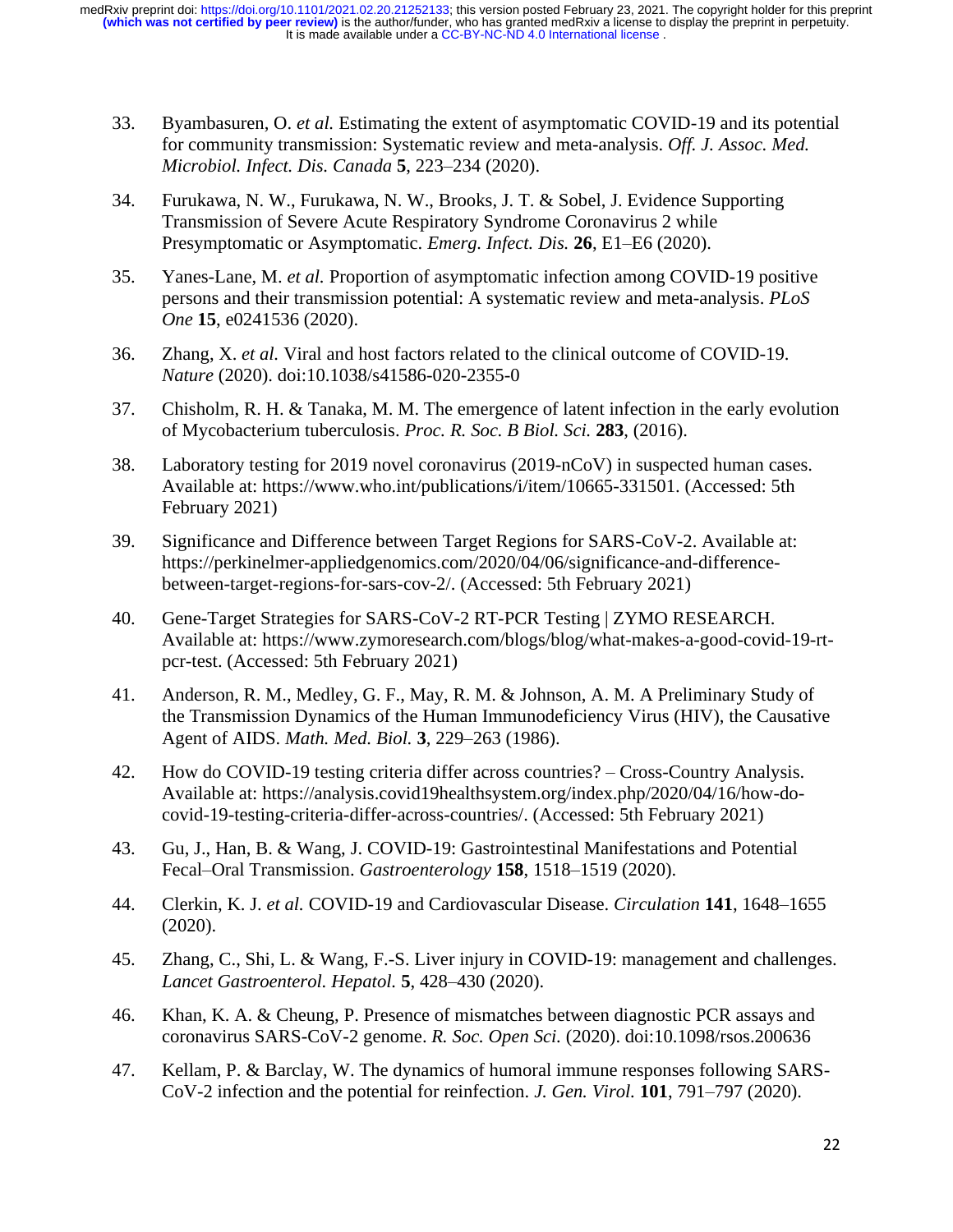- 48. Shaw, C. L. & Kennedy, D. A. What the reproductive number R0 can and cannot tell us about COVID-19 dynamics. *Theoretical Population Biology* **137**, 2–9 (2021).
- 49. Van Den Driessche, P. & Watmough, J. Reproduction numbers and sub-threshold endemic equilibria for compartmental models of disease transmission. *Math. Biosci.* **180**, 29–48 (2002).
- 50. Diekmann, O., Heesterbeek, J. A. P. & Roberts, M. G. The construction of nextgeneration matrices for compartmental epidemic models. *J. R. Soc. Interface* **7**, 873–885 (2010).
- 51. Diekmann, O., Heesterbeek, J. A. P. & Metz, J. A. J. On the definition and the computation of the basic reproduction ratio R 0 in models for infectious diseases in heterogeneous populations. *J. Math. Biol.* **28**, 365–382 (1990).
- 52. Otto, S. P. & Day, T. *A Biologist's Guide to Mathematical Modeling in Ecology and Evolution*. *A Biologist's Guide to Mathematical Modeling in Ecology and Evolution* (Princeton University Press, 2011). doi:10.2307/j.ctvcm4hnd
- 53. van Rossum, G. & Drake, F. L. *Python 3 Reference Manual. Scotts Valley, CA* (2009).
- 54. Chevin, L. M. On measuring selection in experimental evolution. *Biol. Lett.* (2011). doi:10.1098/rsbl.2010.0580
- 55. U.S. Census Bureau QuickFacts: United States; . Available at: https://www.census.gov/quickfacts/fact/table/US/PST040219. (Accessed: 5th February 2021)
- 56. Oran, D. P. & Topol, E. J. Prevalence of Asymptomatic SARS-CoV-2 Infection. *Ann. Intern. Med.* **173**, 362–367 (2020).
- 57. Casey, M. *et al.* Pre-symptomatic transmission of SARS-CoV-2 infection: a secondary analysis using published data. *medRxiv* (2020). doi:10.1101/2020.05.08.20094870
- 58. Byrne, A. W. *et al.* Inferred duration of infectious period of SARS-CoV-2: rapid scoping review and analysis of available evidence for asymptomatic and symptomatic COVID-19 cases. *BMJ Open* **10**, e039856 (2020).
- 59. McAloon, C. *et al.* Incubation period of COVID-19: A rapid systematic review and metaanalysis of observational research. *BMJ Open* **10**, e039652 (2020).
- 60. Coronavirus (COVID-19) Testing Statistics and Research Our World in Data. Available at: https://ourworldindata.org/coronavirus-testing#how-many-tests-areperformed-each-day. (Accessed: 30th December 2020)
- 61. Han, E. *et al.* Lessons learnt from easing COVID-19 restrictions: an analysis of countries and regions in Asia Pacific and Europe. *The Lancet* **396**, 1525–1534 (2020).
- 62. Udow-Phillips, M. & Lantz, P. M. Trust in public health is essential amid the COVID-19 pandemic. *Journal of Hospital Medicine* (2020). doi:10.12788/jhm.3474
- 63. Kohanovski, I., Obolski, U. & Ram, Y. Inferring the effective start dates of nonpharmaceutical interventions during COVID-19 outbreaks. *medRxiv* (2020).